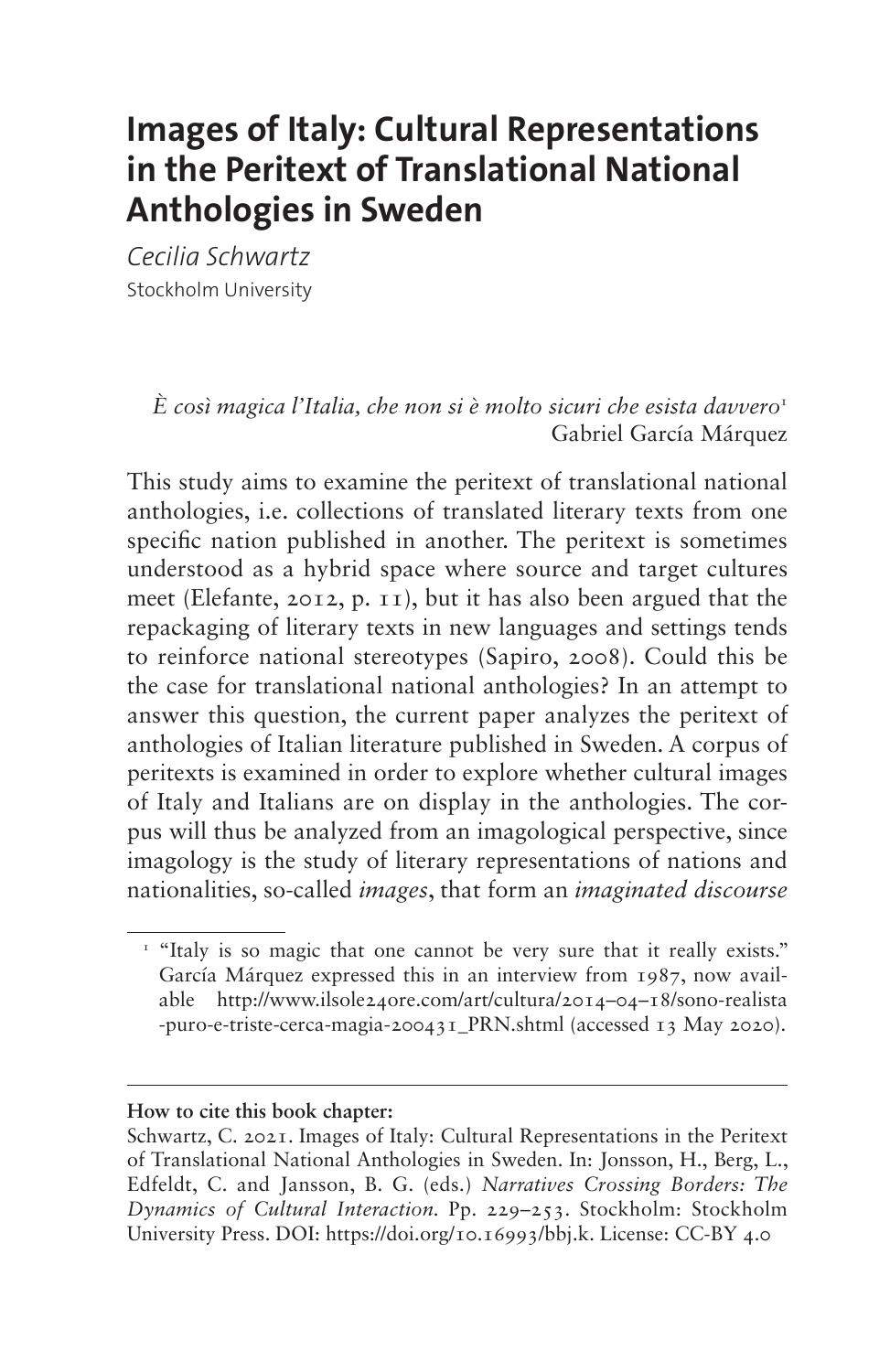(Leerssen 2007). More specifically, the corpus will be compared to the images of Italy and Italians that have been identified from centuries of European travel writing (Beller 2007). Do Swedish anthologies of Italian literature recycle these clichés and national stereotypes? The intersections between translation studies and imagology, on the one hand, and paratexts (focusing on the peritext, the epitext or both) on the other, have recently been highlighted,<sup>2</sup> but studies that interconnect all three areas – translation studies, imagology and paratexts – are less common.

The corpus, however, is less interesting taken on its own than when viewed in relationship with similar anthologies devoted to the literature of other places. The second part of the article will thus examine whether the results presented in the first part are exclusive to anthologies of Italian literature or if other national literatures undergo similar changes. For this purpose, the peritext of a sample of Swedish translational national anthologies focusing on Poland, Spain and France will serve as a framework for comparison. These nations have been chosen for two reasons. The first reason has to do with the fact that their main national languages (Polish, Spanish and French) occupy different positions in the world system of translations (Heilbron 1999): according to this model, French is a central language having a share of 10 percent of the translations worldwide, Spanish – just as Italian and Swedish – enjoy a semi-peripheral position with a share of  $\bar{1}$  to 3 percent of the translations in the world, while Polish is today one of the many peripheral languages with less than 1 percent of the share of translations<sup>[3](#page-1-1)</sup>. Moreover, choosing the Romance

<span id="page-1-0"></span><sup>2</sup> Even though the comparatist Daniel-Henri Pageaux already in the 1990's underscored the use of imagology in studies of cultural transfer (Pageaux 1994), the intersection between imagology and translation studies has only recently been more thoroughly examined in the volume *Interconnecting Translation Studies and Imagology* (Doorslaer et al. 2015), which collects several contributions on the subject. As for the intersection between translation studies and paratexts, see Urpo Kovala's seminal study "Translations, Paratextual Mediation, and Ideological Closure" (1996), which has been followed by a series of interesting works, for instance, Tahir Gürçaglar (2002), Alvstad (2012), Elefante (2012), Gil-Bardaji et al. (2012), Pellatt (2013), Batchelor (2018).

<span id="page-1-1"></span><sup>&</sup>lt;sup>3</sup> It should be noted however that Polish, until the fall of the Berlin Wall, was a semi-peripheral language (Sapiro, 2014, p. 85).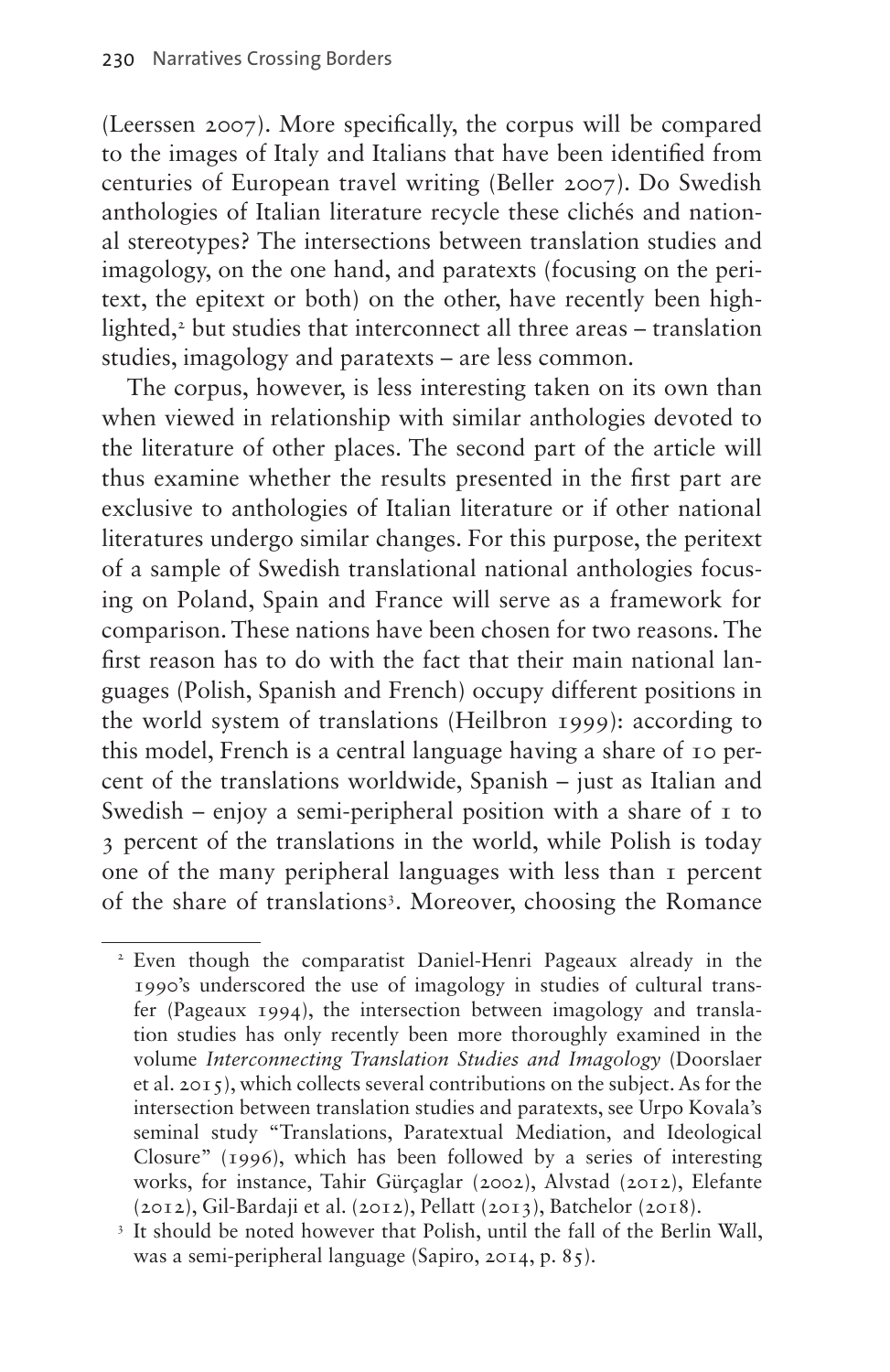countries of France and Spain together with Italy could also reveal prevailing stereotypes of southern Europe. For each of these nations, a sample of five anthologies has been chosen as a means for comparison.

# **Anthologizing Italy: Forms and Functions of Swedish Collections**

In one of his few articles concerning the *international* literary field, "Les conditions sociales de la circulation international des idees" (2002), Pierre Bourdieu argued that texts circulate without their national context, obtaining a new signification from the context of reception, which is partly visible in the new packaging. In developing this idea, Gisèle Sapiro claims that recontextualization can be used "to reinforce the more or less stereotypical representations of foreign cultures" (2008, p. 163). What does this recontextualization look like in the case of translational anthologies whose basic selection criterion is a specific nationality? And is it true that texts always lose their original context as they undergo dissemination throughout the world?

To answer these questions, I will analyze what Gerard Genette calls the *peritext* of 20 anthologies of Italian literature published in Sweden during the years 1947–2012 (see appendix). The corpus – consisting of titles, covers, blurbs, notes and prefaces – will be examined in order to categorize the form, function and images of Italy and Italians in these anthologies. As Kovala underscores, these are "very heterogeneous elements" (1996, p. 123), consisting in images, photos, illustrations, texts etc., which he conceives both as "problem" and "benefit". From an imagological viewpoint, the advantages predominate, since images, photos and other iconic elements in the peritext interplay with the textual images appearing in blurbs and prefaces.

#### **Form and Function of the Anthologies and Their Peritexts**

The following analysis draws on Genette's assumption that the peritext works as a threshold to the text itself and thus consists of a fruitful method for visualizing the explicit and implicit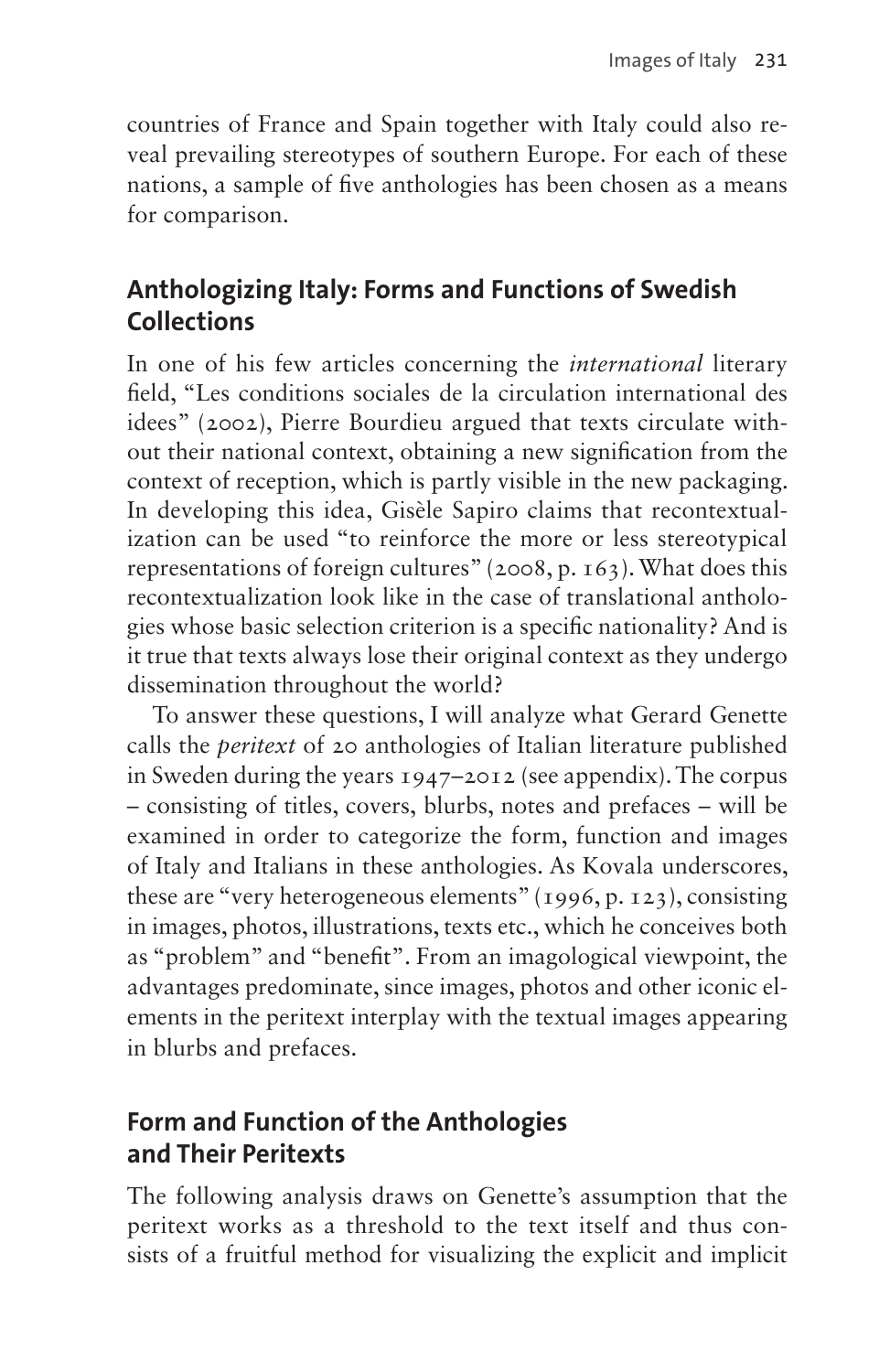functions of translation anthologies, including the intentions of the anthologist.

Drawing on Helga Essmann's checklist, which has been elaborated to characterize the formal structure of anthologies (1998, p. 155), the collections included in my corpus could be described as follows: a) bilateral, involving just two nations, Italy and Sweden; b) mostly monolingual: 12 in Swedish, 1 in Italian, and 7 bilingual; c) the genre is mainly poetry  $(12)$  and short stories  $(6)$ , or a mix between prose and poetry  $(2)$ ; d) overall, the peritext is extensive; e) the selection criteria is mainly literary (concerning epoch, genre, etc.), and the arrangement of texts is basically chronological, especially with respect to poetry; f) in most cases (14 of 20), the anthologist is the translator. In addition, the publication of a majority of the anthologies has relied on some kind of involvement – often in terms of financial support – by the Italian Cultural Institute in Stockholm, which suggests a more or less visible presence of the source context in the publications.

The most common type of peritext in my corpus is what Kovala distinguishes as "informative", meaning that it is "devoted to describing the work itself and contextualizing it", often having "long prefaces as well as blurbs and note sections" (Kovala, 1996, p. 127). Interestingly, the informative peritext was almost nonexistent in Kovala's own corpus (Anglo-American translations into Finnish in the years 1890–1930), in which it "was virtually limited to a couple of classics".[4](#page-3-0) The informative peritext tries to bring the text closer to the reader (Kovala, 1996, p. 130), and not the other way around, presuming that the reader needs or desires information in order to understand the texts, which implies a vision of a readership with an almost scholarly or educational interest in Italian literature. In the following, I argue that the peritextual elements of the anthologies seem to serve mainly educational,

<span id="page-3-0"></span><sup>4</sup> Based on observations of his corpus, Kovala identifies four different types of "paratexts": the modest paratext, which has only the necessary elements (such as the title, the name of the author etc.); the commercial paratext, the purpose of which is "to advertise other books by the same publisher"; the informative paratext which is "devoted to describing the work and itself and contextualizing it"; the illustrative paratext which has strikingly many illustrations, even within the text itself (Kovala, 1996, p. 127).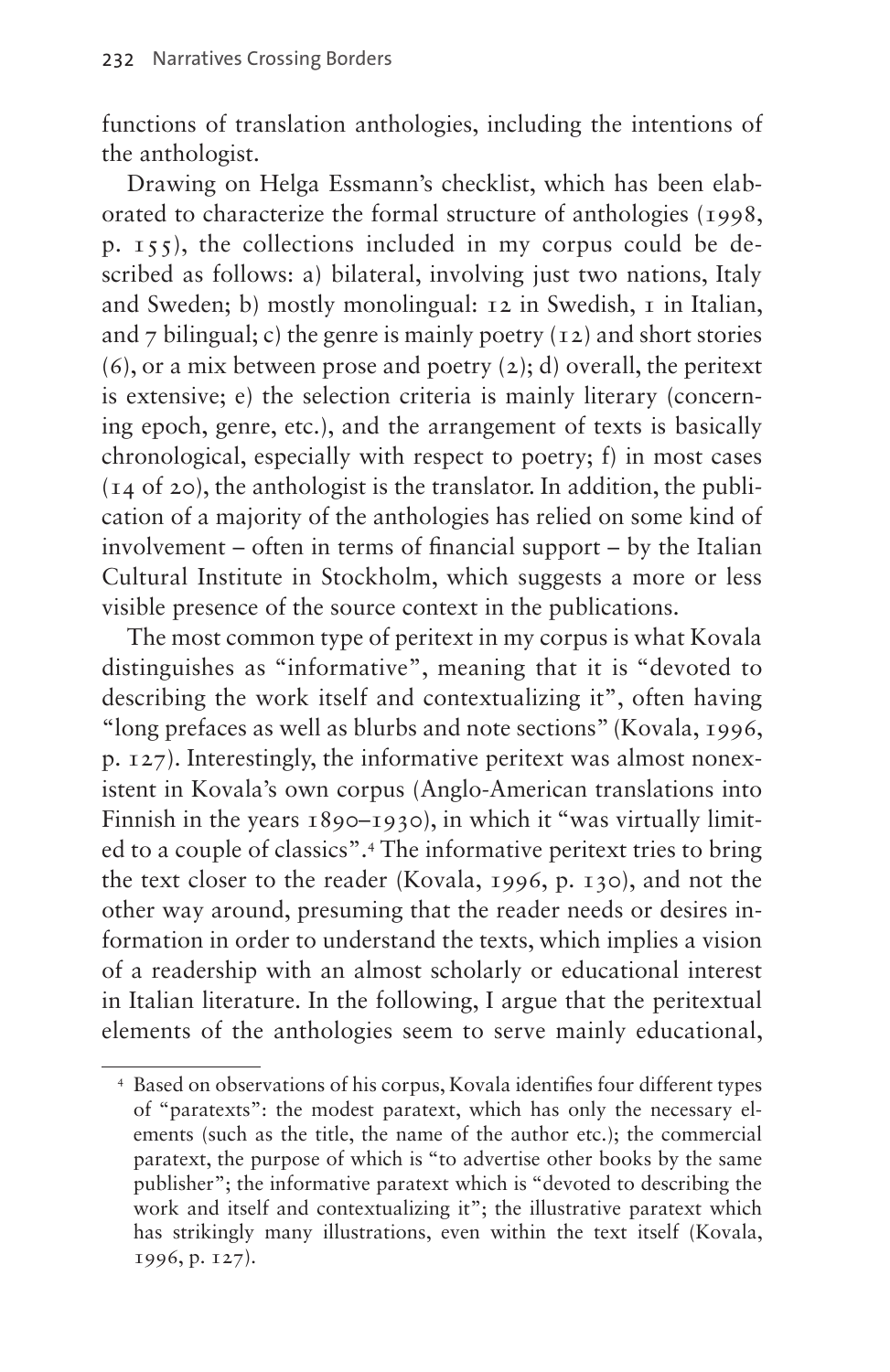preservation and innovation purposes, rather than being motivated by, say, pleasure, accessibility or profit.[5](#page-4-0)

### **Titles and Covers**

The informative element preponderates the titles. In all cases but two, the titles contain a part that Genette calls *rhematic*, that is, descriptive formal information (1997, p. 86–88). Most commonly, the titles in my corpus are purely rhematic, often indicating the genre, the timespan and the geolinguistic origin of the texts:

*Italienska berättare från Boccaccio till Moravia* 'Italian storytellers from Boccaccio to Moravia['6](#page-4-1)

*Modern italiensk lyrik* 'Modern Italian poetry'

*Italiensk lyrik från nio sekler* 'Italian poetry from nine centuries'

As Genette points out, the use of rhematic titles is a traditional custom that is much less commonly adhered to nowadays (Genette, 1997, p. 86). In my corpus, however, rhematic titles are recurrent, at least as a part of the title. There are several cases in which the titles are double, that is, they are both rhematic and thematic, the latter referring to a title that in some way indicates the subject matter of the text (Genette, 1997, p. 78). In the following examples, the thematic part precedes the rhematic in the first two examples, and vice versa in the third:

*Jorden och döden. Italiensk lyrik i översättning av Estrid Tenggren* 'Earth and Death. Italian poetry in translation by Estrid Tenggren'

*Kropp mot kropp. Elva samtida italienska poeter* 'Body to body. Eleven contemporary Italian poets'

<span id="page-4-0"></span><sup>5</sup> Seruya *et al*. (2013) list several possible functions and purposes for anthologies and collections: pleasure, education, preservation, innovation, protection, structuring, accessibility, dissemination, subjective and profit  $(2013, p. 5).$ 

<span id="page-4-1"></span><sup>6</sup> All translations from Swedish and Italian are mine, unless otherwise indicated.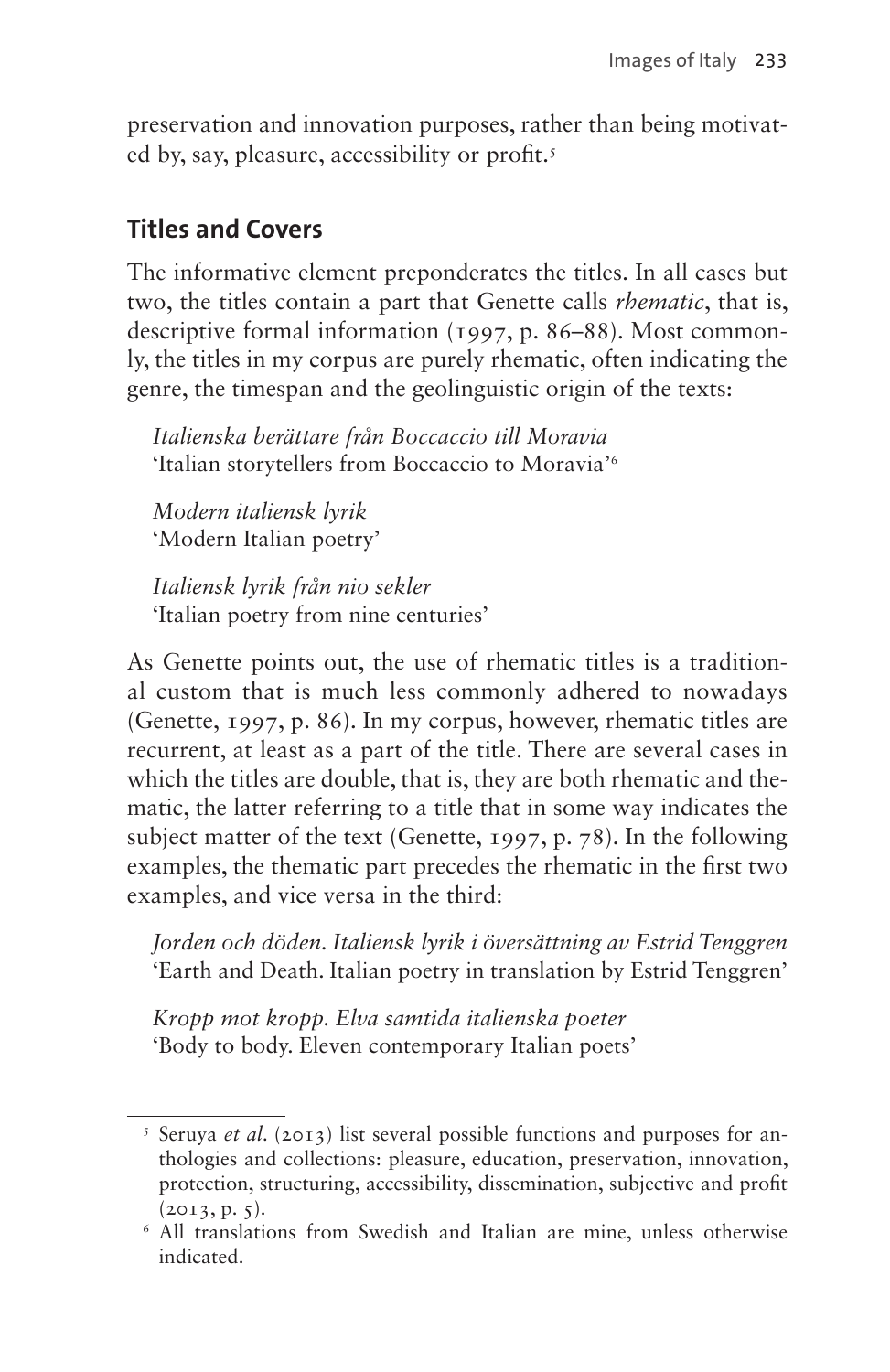*Italien berättar: en förebådande dröm* 'Italy tells: a foreboding dream'

Later, in the imagological analysis, I will return to these thematic titles. For now, we can just note that the classical use of purely rhematic titles, on the one hand, and the double title – which is "routine for titles of scholarly works" (Genette, 1997, p.  $85$ ) – on the other, express, together with the existential connotative value of these titles (earth, death, body, foreboding dream), a sense of serious, not to say highbrow, literature. Moreover, the publishers' names, which in most cases are those of prestigious niche publishers such as Cavefors, Cartaditalia, and Tranan, contribute to the consecration of the publications.

The front covers included in the corpus can most easily be divided into three categories: 1) covers without illustrations or photos; 2) covers with illustrations; 3) covers with photos. Whichever the three types of cover the book has, they all convey the same sublime and undisguised solemnity.

What about the back covers, which often include blurbs used explicitly for promotional strategies? Are there any blurbs in the sophisticated surroundings of Italian translational anthologies? Well, the answer depends on what is meant by blurb. Many of the publications in my corpus have some kind of text on the back cover or on the flaps, but these texts sometimes simply consist of the names of the included authors or other very laconic information. However, frequent topics in the blurbs that contain more information are: a) the position of Italian literature in Sweden, and b) hints that the book contains a piece of Italy, describing it, for instance, as a "bouquet of short stories" that provides an "irresistible scent of Italy". This last topic stresses the Italianness of the volume and sometimes even makes an appeal to the potential tourist in the reader: "Enchanting, Italy meets the reader in this selection of Italian poetry, in love poems, nature poems and strong moods from cities like Florence and Venice" (ILN). According to Nicky van Es and Johan Heilbron, cultural exchange is relying on the following factors: geographical proximity, related languages, extensive trade transactions, professional contacts, tourism and migration across borders (in Brems *et al*. 2015, p. 15). Of these factors, tourism is the only one having an impact on the relation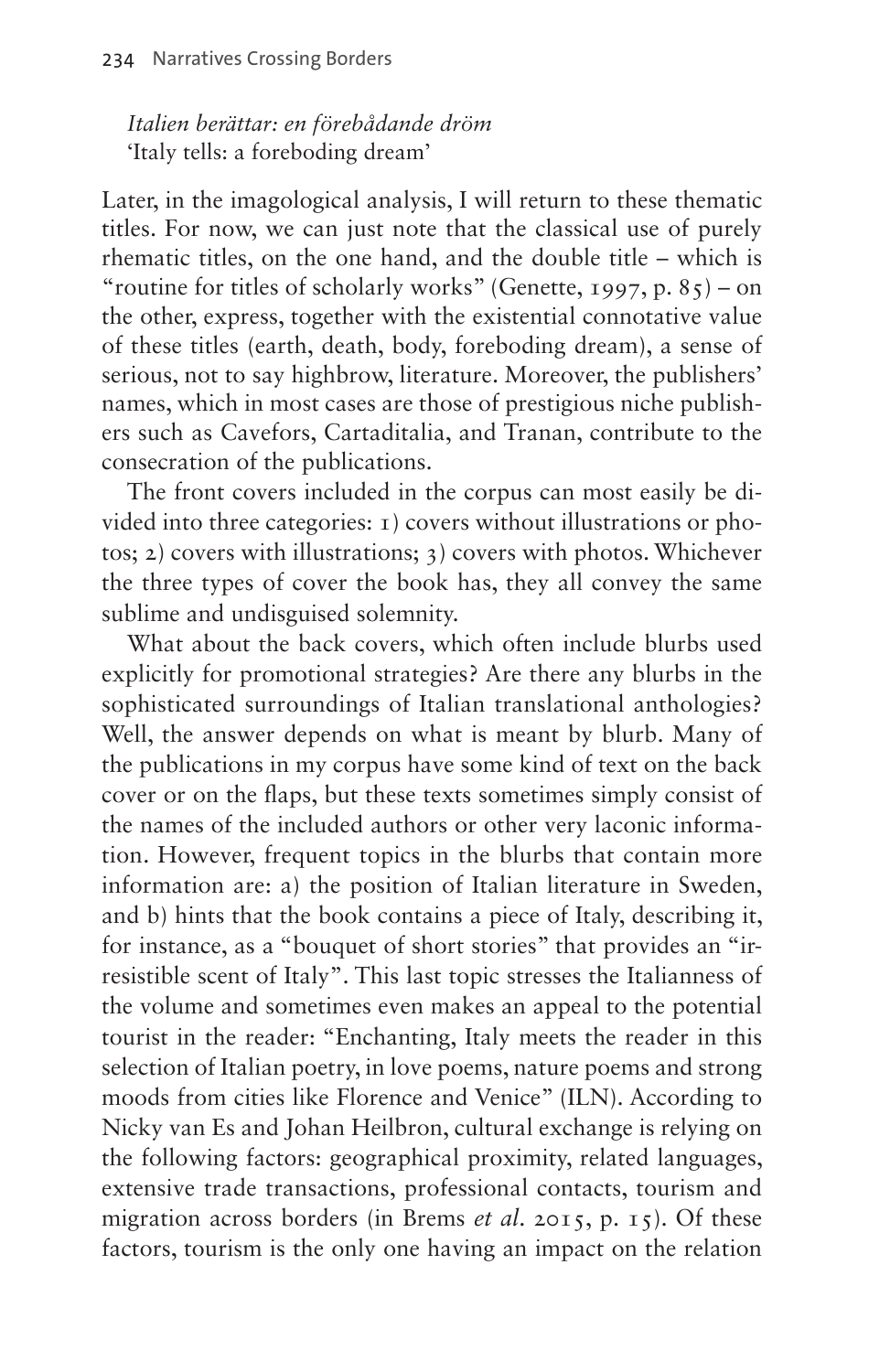between Sweden and Italy and it could be argued that this is what is being reflected in the peritext.

### **Prefaces**

In the prefaces, selection criteria are refined, and the purposes of the anthology are sometimes presented. Most often, there is the explicit intention to include writers who are "completely unknown in Sweden" or who have "never before been translated into Swedish", which indicates that one of the purposes is innovation, but another is to correct a situation by filling a gap. Altogether, the prefaces in the corpus comment upon several common issues: the Italian literary tradition, the richness of Italian literature, the position of Italian literature in Sweden and the highbrowness of Italian literature.

The prefaces often remind the reader of the length of the Italian literary tradition and of a time when Italy was the center of world literature: when presenting the anthology *Italienska berättare* (IB) from 1952, Anders Österling recognizes St. Francis of Assisi and Dante as "spiritual teachers and bearers of tradition" (IB, p. 9) for the contemporary writers included in the volume, and he also refers to the early grandeur of Italian literature. In the anthology of Italian Renaissance short stories, Boccaccio is mentioned no fewer than five times, even though none of his texts is included in the volume. Similarly, in my own preface to the volume *Italien berättar: en förebådande dröm (*'Italy tells: a foreboding dream'), I mention the "ancient roots" of the short story in Italy, referring to the anonymous collection from the thirteenth century, *Il Novellino*, as well as Boccaccio's *Decameron*. [7](#page-6-0) All these references to the respectable *age* of Italy's literature should be understood in the light of what Casanova has described as the international bourse of literary capital, in which age, volume, prestige

<span id="page-6-0"></span><sup>7</sup> The decision to include a volume to which I have contributed is not unproblematic. However, since the volume is one of the most important anthologies of Italian prose in recent time, I decided to include it and concentrate on the other elements of the peritext – the cover, title, blurbs and presentations of the authors – without commenting on my own preface. The quote above is the only exception from this rule.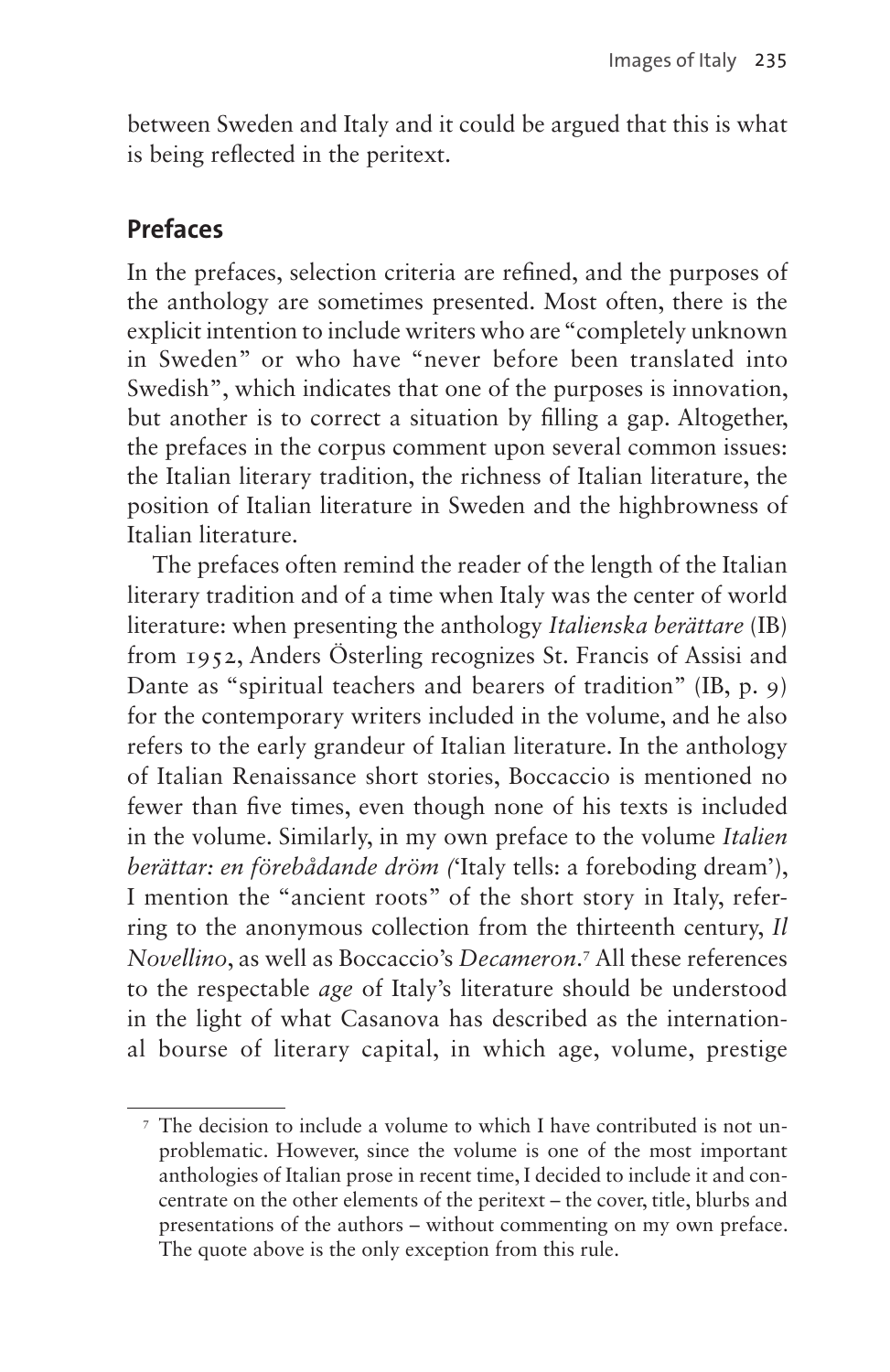and language are regarded as literary values (Casanova 2004, pp. 14–17). Accordingly, another topic that is closely related to the long literary tradition regards the richness (or volume) of Italian literature, which is often expressed with respect to the selection of the texts: the anthology seeks to offer a "broad spectrum" or a "map" of Italian texts, although in some cases the emphasis is on the impossibility of covering everything. Furthermore, the preface writers very often express the desire to offer a "diverse spectrum of society", "different sides of Italian life" and "today's Italian reality", implicating an extra-literary, educational purpose: through the texts, the reader can learn something about Italy. This becomes more explicit in the recent anthologies published in the new millennium, while older prefaces instead stress the variety of Italian *literature* included in the volumes. Only in one case, namely the most recent issue, does the preface underscore that the explicit purpose of the anthology is to "promote Italian literature abroad" (TIF, [s.p.]). Rarely do the prefaces highlight such aspects as the universality of the texts, a lack observed in Kovala's study of Finnish paratexts as well (Kovala, 1996, p. 137). In this respect, however, three publications deviate from the rest in that they put very little emphasis on the Italianness of the included authors, focusing instead on their aesthetic aspects. Two of the anthologies were translated by Ingamaj Beck and published by Symposion in the 1990s, and one was published by Tranan in 2008.

The weak position of Italian literature in Sweden is a recurring theme in the prefaces, and it is often addressed as a crucial reason for the origin of the anthology. This is actually another issue connecting the very first anthology in the corpus with the most recent ones: "the few famous [writers] are often represented by figures of second or third level in our scale of literary values" laments G. B. Arista (CA, p. 8), while 60 years later his successor asks rhetorically: "What does the cultivated Swedish reader of today know about the contemporary Italian novel?"(TF, p. 5)

Criticism is also directed against the Italian literary system whose poetry, according to Anders Österling, suffers from "pedantry and compulsion toward rules", while the prose remains "provincial and regional" (IB, p. 12). Giacomo Oreglia, on the other hand, accuses Italian literature of being too hegemonic,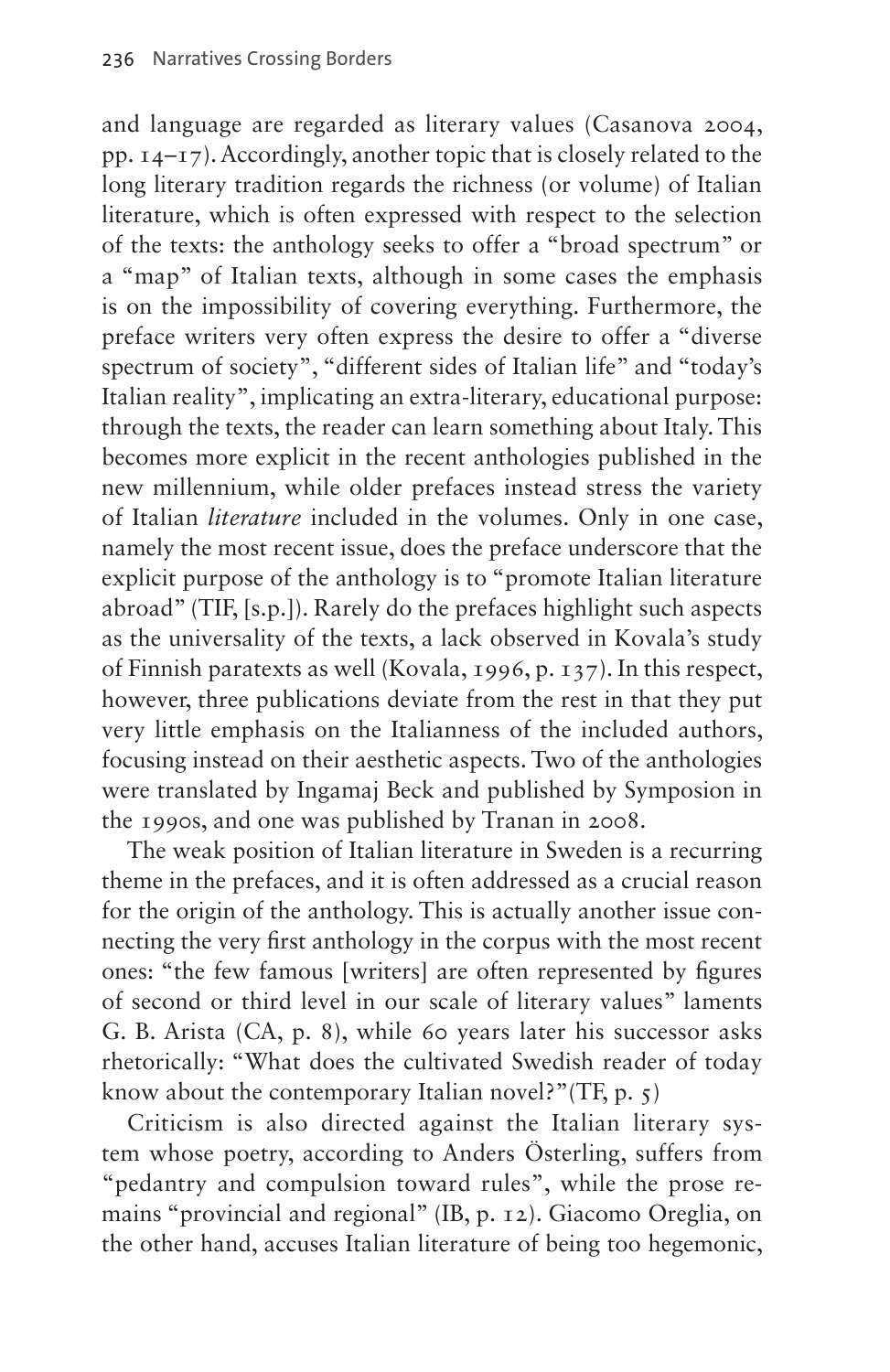the fruit of an "upper-class culture" (IN, p. 8) that has mainly focused on the formal side of literary expression in order to bow to Benedetto Croce's ideal. Even other prefaces, especially those from the 1960s, underscore the necessity of creating a distance with older literary traditions and rigorous conventions. In one of the recent postfaces, the anthology is presented as necessary in order to correct the unequal Italian system: for instance, the struggle for "balance in terms of age, gender and geographic origin" aims to "counteract the imbalance in respect to these categories that pervade the literary world in general and the Italian in particular" (FD, p. 283).

# **Preface Writers**

The prefaces are, for natural reasons, allographic, i.e. composed by someone other than the author (cf. Genette, 1997, pp. 263– 275). More surprisingly, the preface is rarely written by the translator. Only on four occasions, the preface – if there was one – was authored by the translator, and in two of these cases the name of the translator is Anders Österling, who was one of the most influential and consecrated individuals in the Swedish literary field at the time.<sup>[8](#page-8-0)</sup> However, the tendency is in line with the general norm in Sweden:

Prefaces are most often written by someone other than the translator. The writers of prefaces usually have a large literary capital (literary critics, literary scholars or authors), and the prefaces usually deal with the books and/or the writers, and not with the translations. (Norberg, 2012, p. 105)

In accordance to Norberg's observation, the preface writer in the corpus investigated here is often a person within the academic world, which downplays the translators and indicates a clear desire for what Bourdieu calls "institutional consecration". For instance, one of the most prolific translators and anthologizers of

<span id="page-8-0"></span><sup>&</sup>lt;sup>8</sup> In the twentieth century, the poet Anders Österling ( $1884-1981$ ) was one of the foremost translators, mediators and critics of Italian literature in Sweden. He was also a member of the Swedish Academy and its permanent secretary in the years 1941–1964.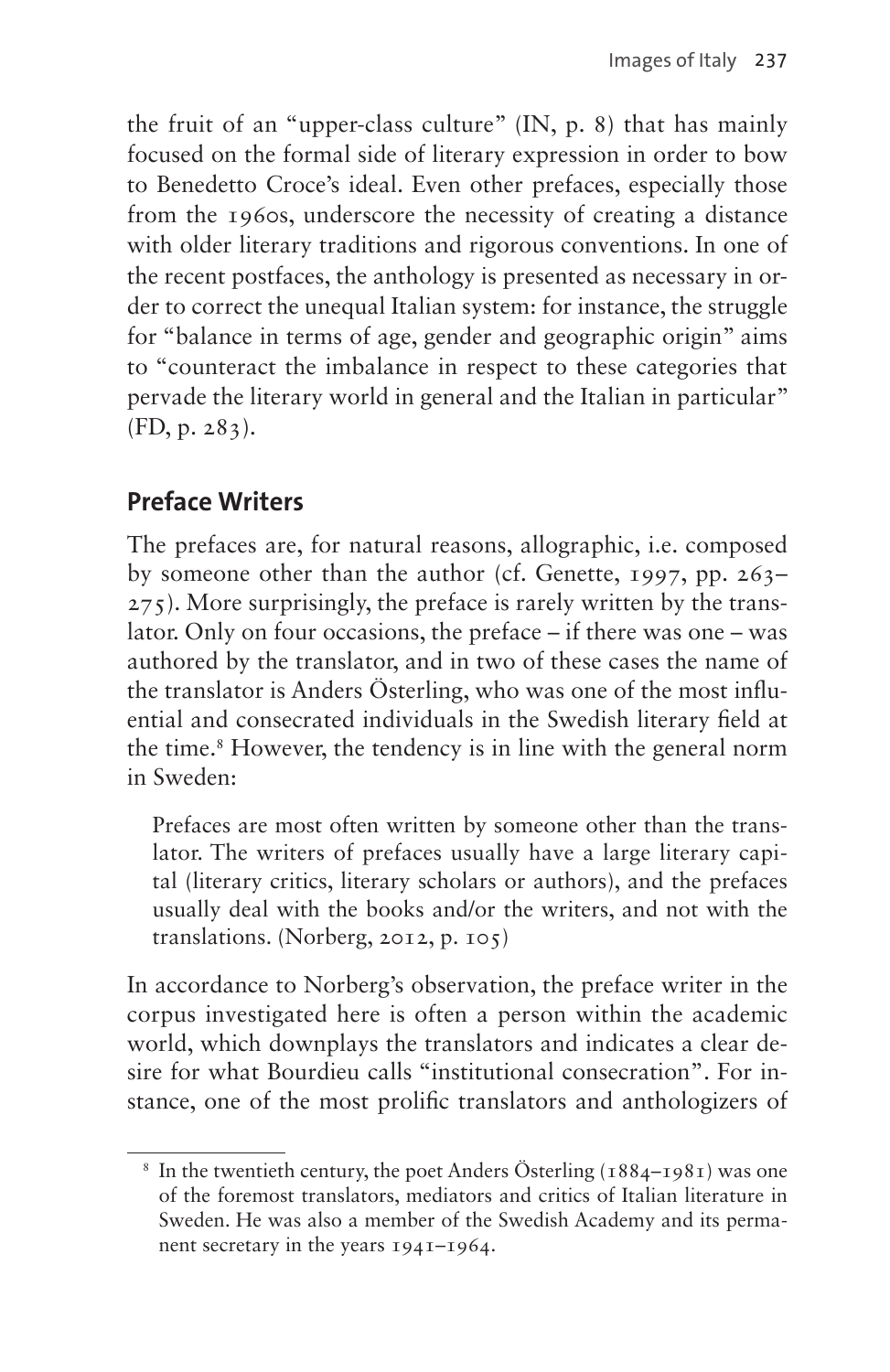Italian poetry in the 1960s, Estrid Tenggren, never presented her three collections herself: two of them lack in prefaces, while the third was written by Paolo Ravacchioli, an Italian lecturer at the University of Lund. Additionally, in 12 of the anthologies, the prefaces were authored by Italian academics, who were active within universities or other cultural institutions in Italy or Sweden. Once again, the preponderance of Italian preface writers highlights the presence of the source context in the Swedish anthologies. As we have seen in my corpus, the Italian context is actually explicitly present in the prefaces and in the preface writers' perspectives. Moreover, the presence of the source context is sometimes visible even in other parts of the editions: for instance, 6 of the 20 anthologies were published directly by the Italian Cultural Institute in Stockholm, and 2 more publications had as their anthologist Giacomo Oreglia, who was closely connected to the same institute. These editions are often bilingual, not only with respect to the literary texts, but also to the peritext (prefaces, presentation texts and even promotional material are bilingual). The Italian influence is persistent over time: it is significant that the very first anthology in my corpus, from 1947, is monolingual, not in Swedish, but in Italian, and promoted by one of the initiative takers of the Italian Cultural Institute in Stockholm, G. B. Arista. The issues of the culture magazine *Cartaditalia*, both of which were published in 2009, were also promoted by the Cultural Institute, and the publications were bilingual. The strong Italian influence exerted upon these anthologies somewhat contradicts Bourdieu's assumption that literature is exported without its context.

#### **Images of Italy and Italians**

The Italian involvement in the new context, in addition to the tendency to promote Italian literature as highbrow, should all in all constitute poor soil for the growth of national stereotypes and clichés about Italy and Italians, since "the celebration of nationally and ethnically branded 'differences' (…) have been nichemarketed as commercialized 'identities'"(Apter, 2013, p. 2).

In this respect, imagology offers a fruitful perspective, in that it examines literary representations of nations and nationalities, so-called *images* that form an *imaginated discourse*. The latter has been defined as: "a specific set of characterizations and attributes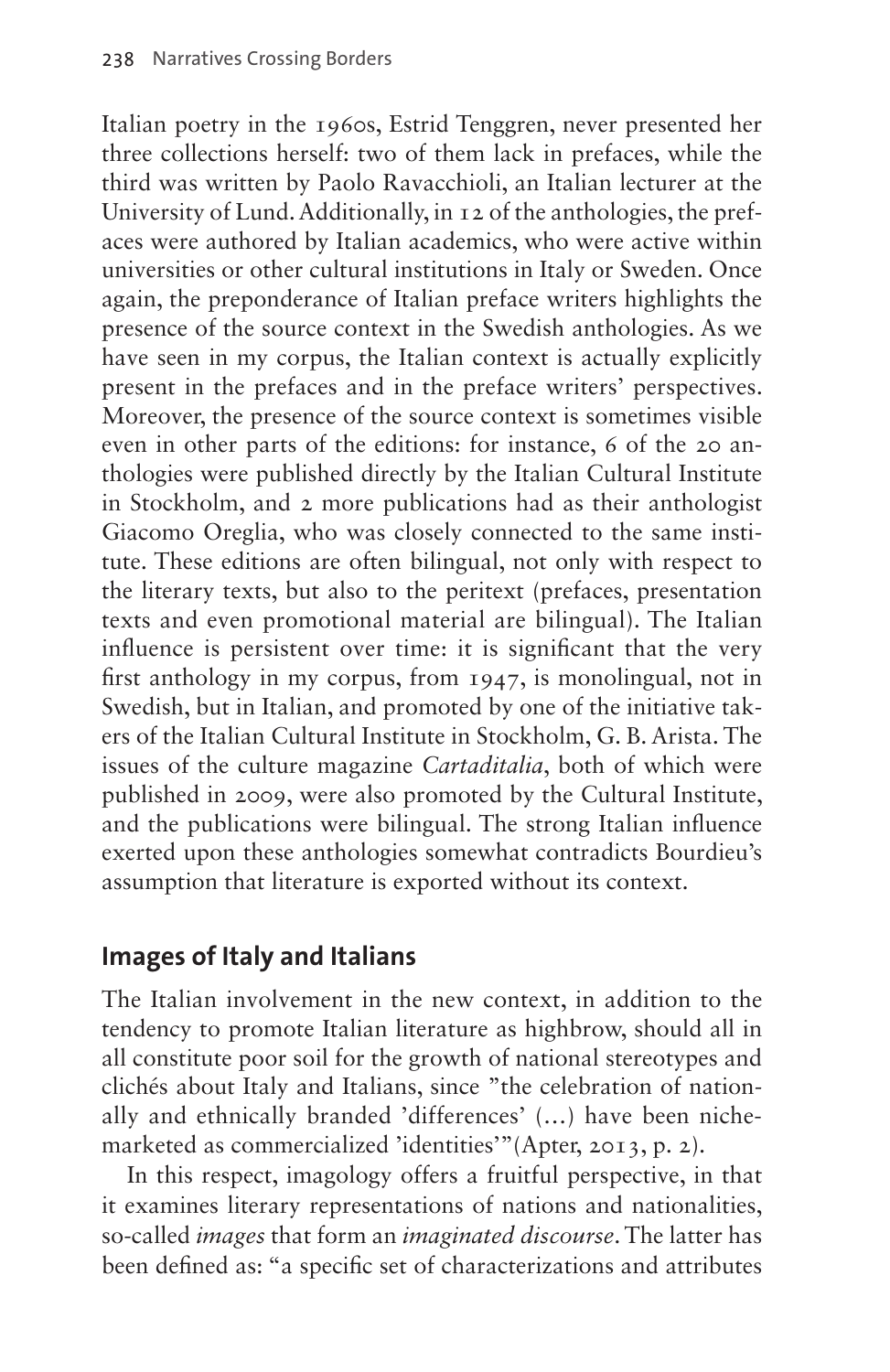outside the area of testable report sentences or statements of fact" (Leerssen, 2007, p. 27). For instance, the statement "France is a republic" is a testable fact, and therefore it is not imaginated, while statements such as "Paris is the capital of French elegance" and "The French are freedom-loving individualists" are imaginated:

Generally, imaginated discourse [a] singles out a nation from the rest of humanity as being somehow different or 'typical', and [b] articulates or suggests a moral, collective-psychological motivation for given social or national features. Imaginated discourse is specifically concerned with the characterological explanation of cultural difference. (Leerssen, 2007, p. 28)

Could stereotypes and simple clichés exist even in a corpus of serious anthologies where preservation, education and innovation are key factors? In order to answer this question, the peritextual corpus has been compared to the images of Italy and Italians that the imagologist Manfred Beller has identified from centuries of European travel writing[9](#page-10-0) (Beller, 2007, pp. 194–200):

- 1. Ancient Rome. The admiration for the glory of ancient Rome that reflects adversely on contemporary Italy.
- 2. Religion. A cluster of negative stereotypes derives from a protestant critique of Catholicism together with literary representations of poverty and banditry. The Gothic novel set in Italy represented the country as "clerical, half-occult, perfidious and dangerous" (2007, p. 195).
- 3. Fine arts. On the positive side, there is Italians' love of the fine arts, music, theater and, more recently, cinema.
- 4. Landscape. The image of Italy is largely constructed through the image of its landscapes and city silhouettes, including visual tropes.
- 5. Region. The image of Italy "remains strongly differentiated by region", especially with respect to the socioeconomic differences between the northern and southern parts of the country.

<span id="page-10-0"></span><sup>9</sup> Obviously, these images are constructions and artifacts reflecting a north European view on Italy. The images would probably have looked quite differently if they would have been produced from other perspectives.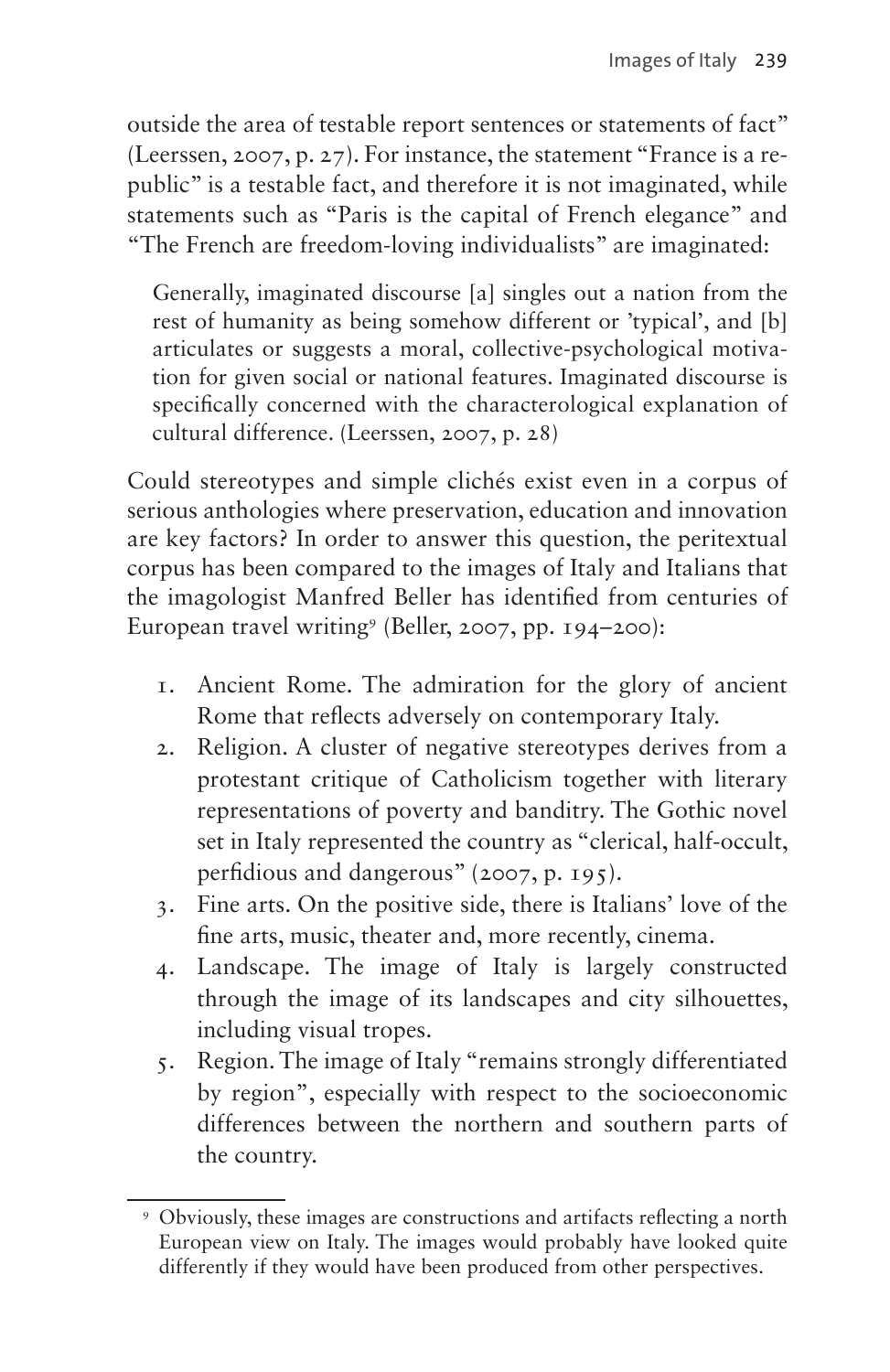In addition, an image connected to the beauty of Italian landscape and fine arts is the contrast between aesthetic beauty and the inhabitants' immorality – Italy has actually been described as "a paradise occupied by devils". Altogether, these images seem to rely on an ambivalent concept of Italy and Italians. As Beller states, "nineteenth-century travel descriptions continue to list, side by side, positive and negative qualities" (Beller, 2007, p. 197). To what extent do these images appear in the peritext of anthologies of Italian literature? The most apparent image visible in the peritext is the Italian landscape.

Despite their sober designs, the front covers of the anthologies feature some stereotypical visual tropes: palm trees, ancient temples and famous urban silhouettes, as well as cats on roof tiles and laundry hanging from lines between picturesque houses. The sea, the cliffs and, in particular, the red, hot sun are visible even in the more abstract illustrations; these elements are frequent in the covers from the 1960s, a period in which the tourism industry in Italy exploded. In addition, the range of colors is often warm, and different combinations of the colors of the Italian flag are frequent. As for the titles, the national and/or linguistic connection is often present via the adjective *Italian*. In three cases where it is missing, the titles instead refer to the landscape or the sea: *Roman trio*, *Trio in a pastoral landscape, The pearl oyster*. [10](#page-11-0) Moreover, in the prefaces, the topography is used as a metaphor for Italian literature, both generally, as in the following formulation: "from the vast expanses of the terra incognita that is contemporary Italian reality" (TF, p. 7) and more specifically, as when one anthologist summarizes his overall impression of the Italian art of storytelling by reproducing a verbal image of the Spanish Steps in Rome (IB, pp. 12–13). Another preface assures the reader of obtaining a view that tourists never get: "We will bring [the readers] to [...] a Campania and Sicily that do not know the sea" (TF, p. 7). Furthermore, Italy's uniqueness does not lie only in the beauty of the landscape. A recurring theme in the prefaces and blurbs is the complexity of the country and its literature, which makes them difficult to capture. Therefore, as stated in one of the recent

<span id="page-11-0"></span><sup>10</sup> These are my translations of the following titles: *Romersk trio*, *Trio i ett pastoralt landskap* and *Pärlmusslan*.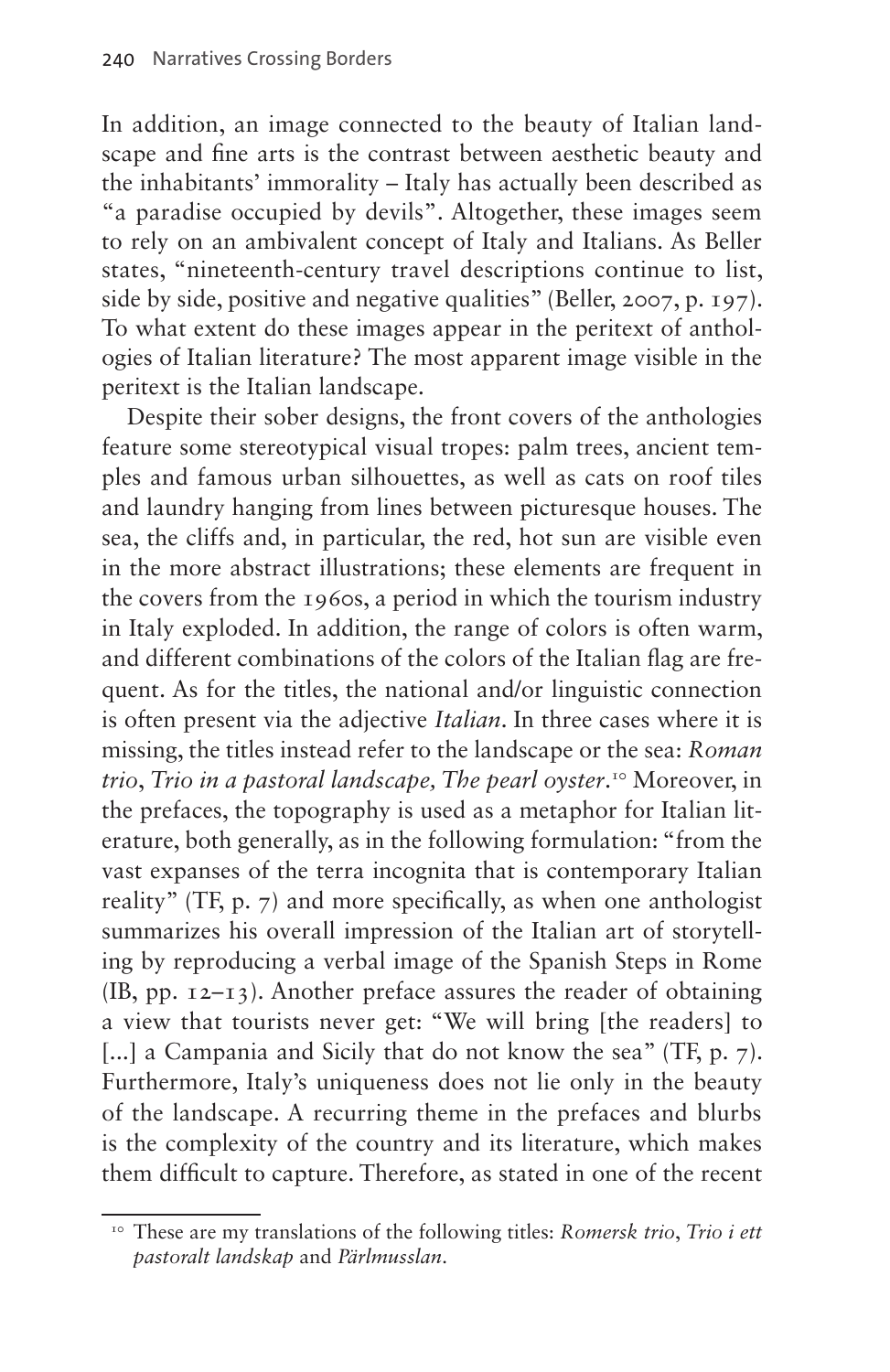anthologies, the book can be used as "a kind of map to explore the vast and manifold land masses that is the contemporary Italian novel" (TIF, [s.p.]). According to Cecilia Alvstad, who has analyzed the peritext of Swedish anthologies of non-European literature, "[t]he focus on geography is a discursive strategy employed by publishers, marketing and critics. A complementary strategy is to focus on universal values and common ground" (2012, p. 87). In the case of Italian anthologies, this complementary strategy is absent, which paradoxically might be explained by the fact that Italy is felt to be so well known to the Swedish reader that the peritext seeks to underscore the differences and local qualities of Italian literature.

The depiction of Italy as a multifaceted and complex nation is projected onto its literature, which is highlighted for its many contrasts. The images based on contrasts are very frequent in all the elements of the corpus, as they appear, for instance, in some of the thematic titles, such as *A foreboding dream*, a title that connotes threats and promises, a contrast that is further emphasized in the postface:

Italy is a contradictory country – it flaunts its beauty, art and ancient cultural traditions despite its being thoroughly corrupt, poor and heavily commercialized (FD, pp. 284).

Similar suggestive images that should be distinguished from reported facts occur in blurbs and prefaces like the following ones:

We get to know the bad conditions and the abuses of society described through compassion or cold lucidity. We experience excruciating aridity and biting snow. (IN, blurb)

But even in the grayest weather the grenade flower flares as bright red as blood (IB, p. 12)

The feeling for life is hot, but dark; man's inner problems are not eased by the blue sky (EB, p. 12)

(…) from the dark songs of the uprising to the light tunes of reconciliation (TP, p. 5)

After having stressed the fact that it would be risky to try to "establish some kind of national traits", Anders Österling, in one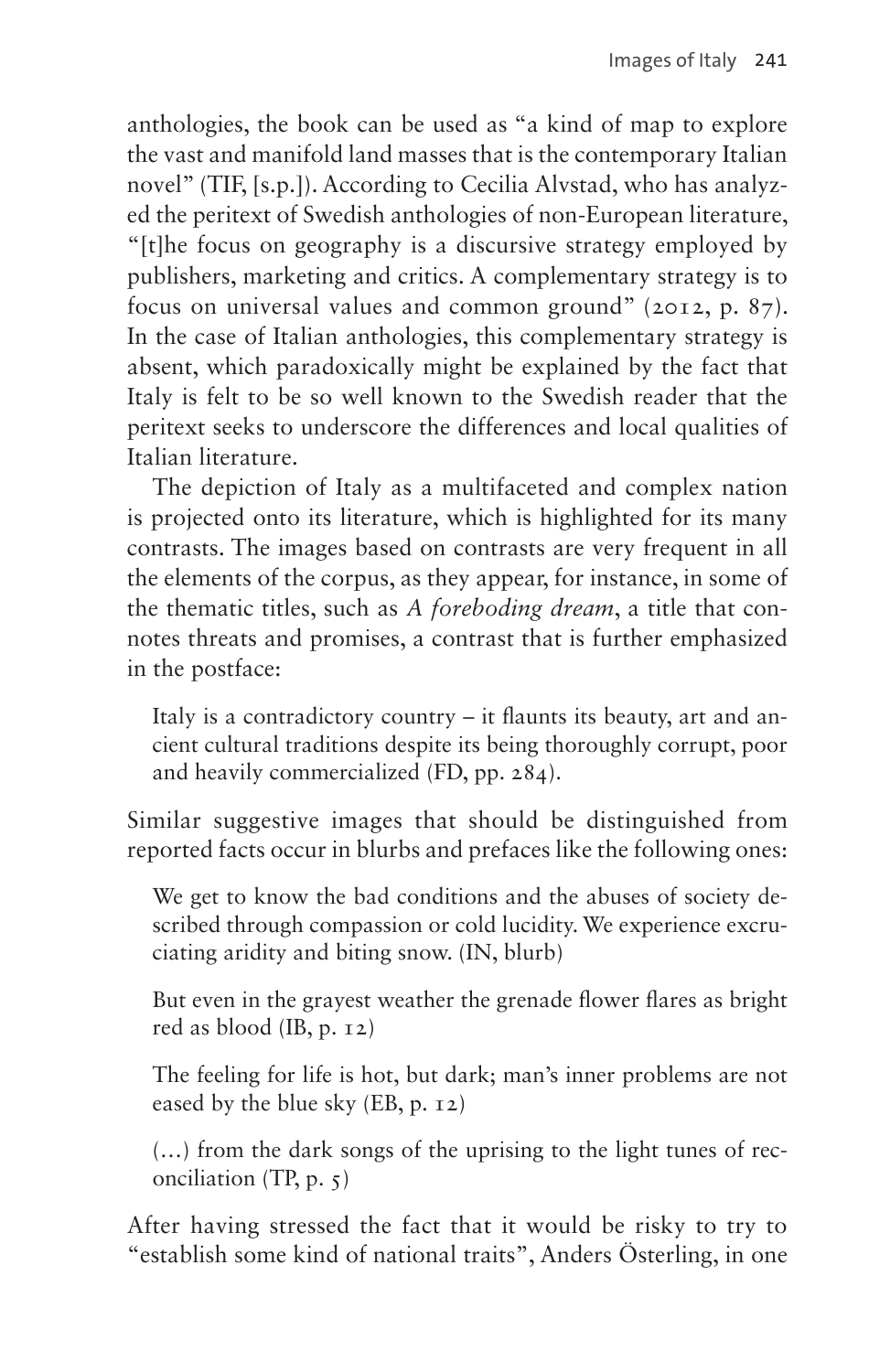of his prefaces, states that "Italy's voice has shifted greatly; for more than a thousand years it has sounded powerfully expressive and rich in contrast" (IB, p. 9).

Another prominent and contrasting image particularly revealed in the presentations of the authors in the analyzed corpus regards the differences between the northern and the southern part of the country. In these texts, it is frequently reported where the authors were born, especially when they originated in Southern Italy. For instance, in the preface to the anthology of Renaissance short stories, Masuccio Salernitano is described as an "incredibly combative", "impetuous and passionate storyteller" with "reckless and aggressive expressions, and one senses in him the impulsive and biased temper of the Southern Italian" (IRN, p. 9). The description may well be compared to that of Matteo Bandello, who explicitly "represents the North" and is characterized as "extremely broad-minded" with a "far-reaching tolerance" (IRN, p. 10). In one of the anthologies from 2009, which makes a point of involving writers of different classes, genders and geographical origins, only 2 of the 14 authors were born in Southern Italy. These two writers are tied closely to their origin: Vanessa Ambrosecchio has "given Sicily a voice", while Valeria Parrella's represents Naples, which is described as antithetic: "a chaotic city, full of violence, drug trafficking and crime but also of exclusive art-galleries and dramatic love stories" (FD, p. 289). Obviously, Italy's "internal orientalism" (Schneider 1998), *i.e*. the discursive practices that present Southern Italy as a problem and Italians from the south as different from those of the north, has been imported into the receiving culture.

To conclude, the corpus, even though it is composed only of peritextual material, holds many generic assumptions about Italy, Italians and Italian literature. One common strategy in the earlier anthologies is to connect literature and stereotypes of Italian national character:

"The short, loaded form suits the Italian temper extremely well" (IB, p. 12)

"The desire to narrate is deeply characteristic of the Italian people" (IB, p. 10)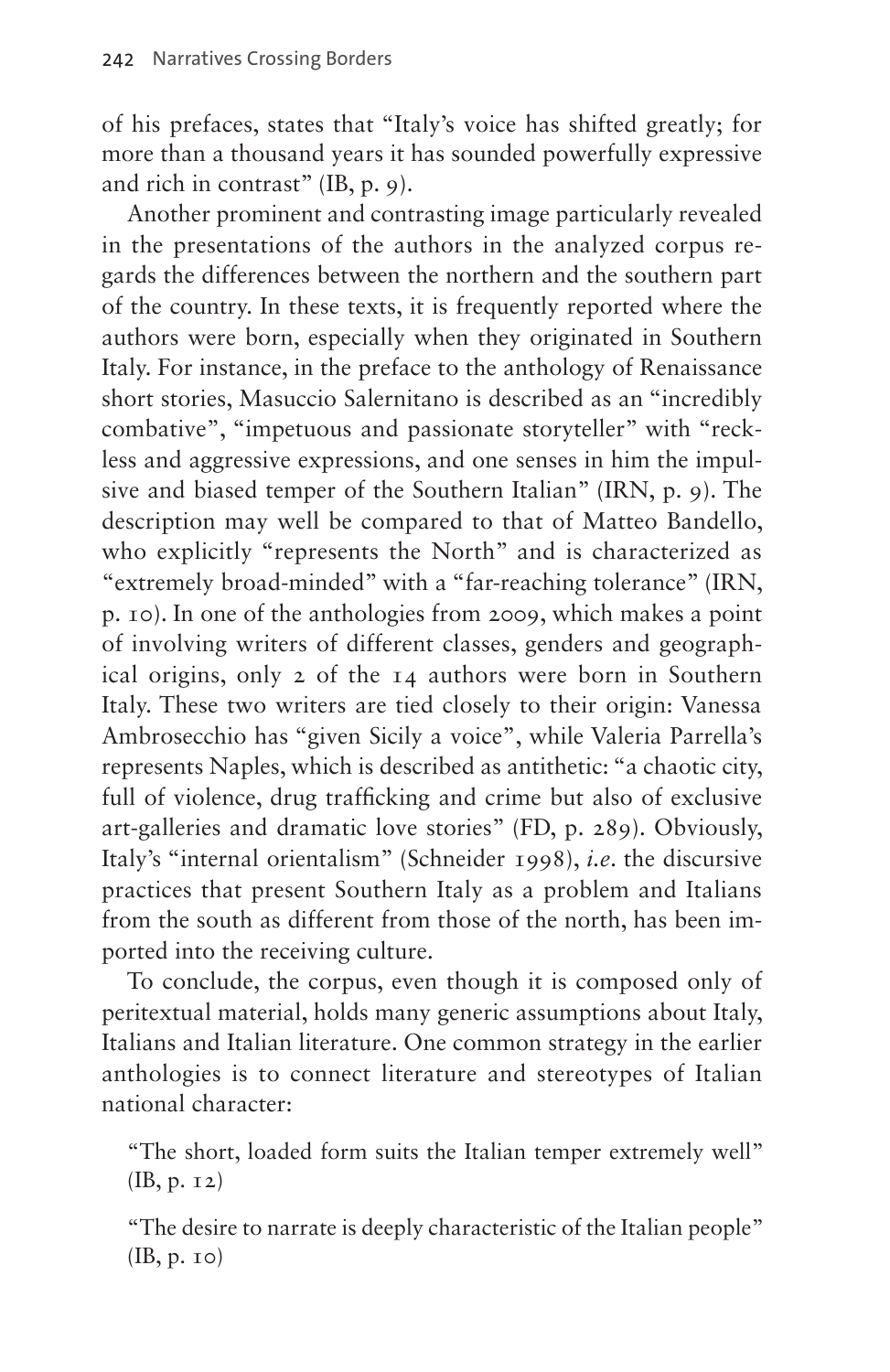"[D'Annunzio] included and represented such an array of typical Italian virtues and vices" (MIL, p. 13)

"The Italians had not, I would dare say, the courage to be futurists" (MIL, p. 17)

This does not continue after the 1960s, and the two poetry collections published in the 1990s are introduced by prefaces that make no connection at all to Italy or Italians.

To summarize, an imagological analysis of the peritexts in my corpus has shown that Swedish anthologies of Italian literature, despite their elegant designs and the influence of intercultural actors with academic titles, recycle clichés and national stereotypes to a remarkably great extent. They contribute to the long-lived idea that Italy is full of contradictions or, as one of the anthologists puts it, "a multi-faceted country where anything could happen" (FD, p. 284).

#### **Images of Poland, Spain and France in Translational Anthologies**

Is the tendency to underscore the diversity and variety of a nation's literature based on contrasting images exclusive to Italian anthologies? Could it not be a common trope, typical of the anthology genre, which has to do with the very nature of collections, i.e. the aim to present an overview of another nation's literature? In order to answer these questions, the following paragraph analyzes the peritext in a sample of Swedish translational anthologies from three other nations: Spain, France and Poland.

#### Anthologies of Literature from Poland

The sample of translational anthologies of Polish literature ranges from years 1972 to 2005 and includes five volumes.<sup>11</sup> Already in the titles it can be observed that the thematic parts have

<span id="page-14-0"></span><sup>11</sup> The anthologies are: *Och skuggorna blir längre. En antologi från krigets Polen* ['And the shadows become longer. An anthology from Poland during the war'] (1972); *Du måste vittna. Poesi och reportage från Polen* ['You have to witness. Poetry and reportages from Poland'] (1981); *Från andra sidan. En antologi med texter av polska författare i Sverige* ['From the other side. An anthology with texts by Polish writers in Sweden'] (1997);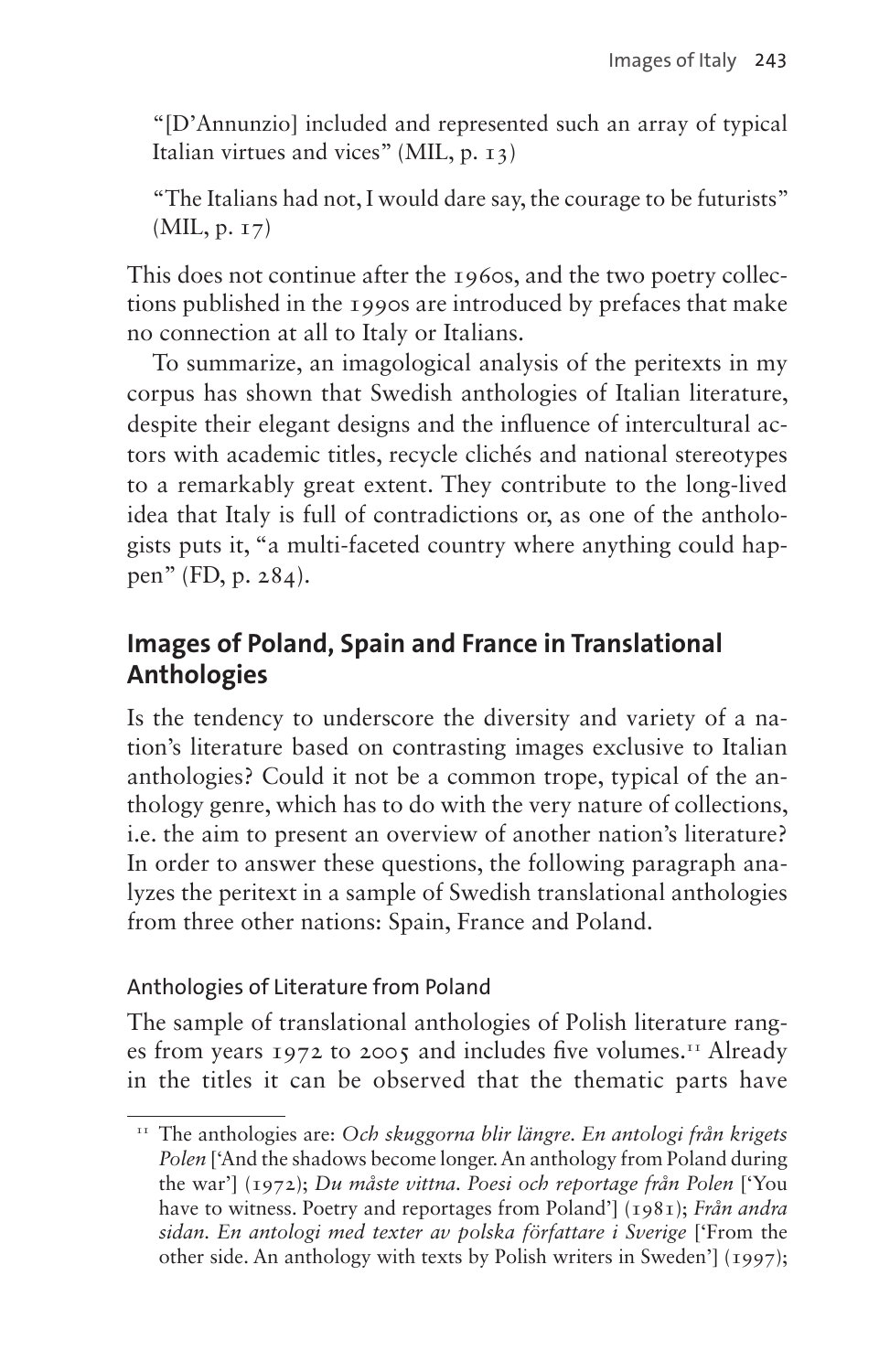somewhat dark connotations: *shadows, war, witness, the other side* and *umbilical cord in the ground*. Differently from the case of oxymoronic Italy, Poland and Polish literature do not seem to be associated with any positive, romantic or sensual aspects at all.<sup>12</sup> If mysticism, honor, idealism and messianism were elements of Polish auto- and hetero-images before and during Romanticism, it seems clear that the Swedish anthologies from the last decades rather reinforce another old and persistent trope of "victimized, suffering Poland" (Gerrits & Leerssen, 2007, p. 218).

This trope recurs more or less explicitly in the prefaces and/ or back cover blurbs of all the titles of my corpus. *Och skuggorna blir längre. En antologi från krigets Polen* (1972) ('And the shadows become longer. An anthology from Poland during the war') is very explicit, stating that the purpose of the volume is to "show what fascism can do to a subdued people" (1972: 9). The dark and tragic aspects of Poland's twentieth-century history are underscored in all the prefaces – the holocaust, Soviet occupation, communism, censorship, persecutions, oppression, exile. Only on one occasion is there a tendency to draw attention to diversity and contrasts. In the poetry collection *17 Polska poeter* (2003), Irena Grönberg describes the poets included in the volume as "classicists and everyday-reporters, religious brooders and humourists" (2003, p. 6), and the anthology itself is referred to as a poetic archipelago with manifold islands. It is noteworthy, however, that these varieties regard the poets and their poetic residence, and not the Poles nor Poland.

Even though the sufferings of the Poles, unfortunately, are historical facts rather than just imaginated discourse, the strong focus on the nation's suffering should *also* be conceived as the choice of a certain trope. This becomes more evident in comparison with the Italian corpus, in which the two decades of the fascist regime, the German occupation and the terrorism in the 1970s and '80s are only rarely mentioned in the peritexts. I argue that the difference between the selected images and tropes in

*<sup>17</sup> polska poeter* ['17 Polish poets'] (2003); *Polen berättar: Navelsträngen i* jorden ['Poland tells: the umbilical cord in the ground'] (2005).

<span id="page-15-0"></span><sup>&</sup>lt;sup>12</sup> This is reflected in the selection of the colors for the covers as well: they are all soberly blue, beige, white or grey, sometimes with a small red detail, which could signal both communism and the red of the Polish flag.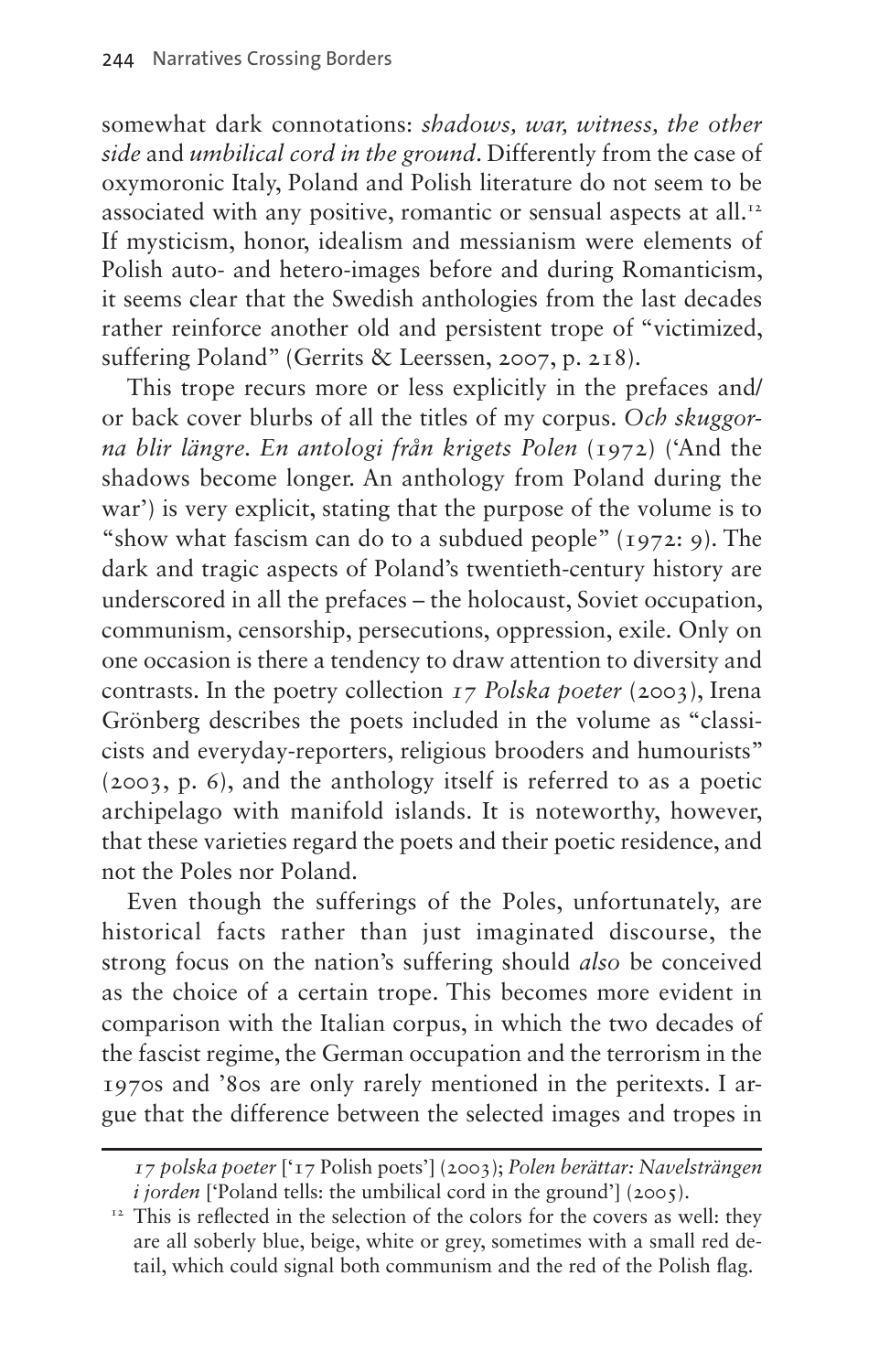the case of Poland and Italy, at least to some extent, has to do with Swedish *hetero-images* of the two nations: Italy as a colorful and oxymoronic dreamland; Poland as a gray and suffering country, victim of many oppressors. Obviously, the chosen tropes also imply an *auto-image* of Sweden as the homeland of moderation (in contrast to Italy) and freedom (in contrast to Poland).

#### Anthologies of Literature from Spain

The inventory of Swedish anthologies from Spain showed a surprisingly narrow timespan: of the six volumes found, five were published in the years  $1959-1966$ .<sup>13</sup> The explanation for this abandonment seems clear enough: beginning in the 1970s, Swedish translations from Spanish changed focus from Spain to Latin America, whose literature had been rather neglected in Sweden. In the period from 1959 to 1966, however, there were five anthologies focusing on authors from Spain, and all but one of these are marked by the political situation during the Franco regime. Three of these anthologies use the peritext – title, cover design and preface – to highlight the desperate political dimension of the publication: *Själen tjuter* ('the soul is howling') from 1959 is a poetry anthology with a black and red cover; *Det svarta Spanien* ('the black Spain') is also red and black, while *Vredgade vittnen* ('furious witnesses') is adorned with a cover in black and white, representing, in an expressionist manner, the face of a crying or shouting person.

All publications but one have prefaces in which the Spanish Civil War and the Franco dictatorship are addressed in the prefaces. One of the collections, *Spanska berättare* (1963), is distinguished from the rest in that it does not even mention *civil war, fascist regime, censorship* or *oppression*. The anthologist, university lecturer Mateo Pastor-López, instead focuses on the tradition of the Spanish short story, which, according to him, contributed

<span id="page-16-0"></span><sup>&</sup>lt;sup>13</sup> The examined anthologies are: *Själen tjuter* ['The soul is howling'] (1959), *Spanska berättare* ['Spanish storytellers'](1963), *Moderna spanska noveller* ['Modern Spanish short stories'](1964), *Det svarta Spanien* ['Black Spain'](1966), *Vredgade vittnen* ['Furious witnesses'](1966). The sixth volume, *Generation 27!* (1996), which has not been taken into consideration, was an anthology of poetry from Spain, focusing on authors from the early  $20^{th}$  century, the so-called "generation of ' $27$ ".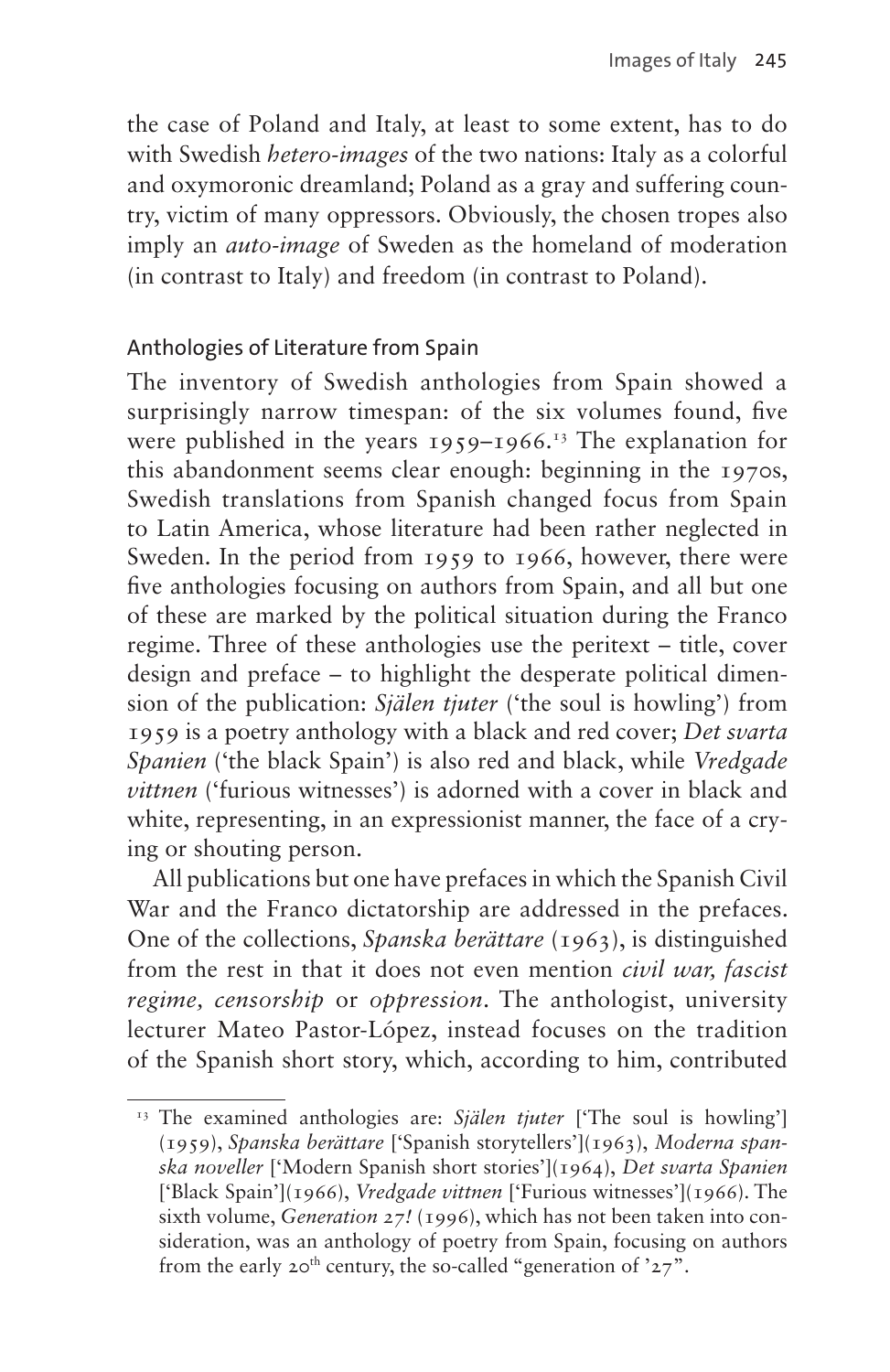largely to subsequent and more elaborate works of short stories such as Boccaccio's *Decameron* and Chaucer's *Canterbury Tales*. Interestingly, this is the only volume that draws on national clichés about Spain and Spaniards: firstly, the red-yellow-black front cover is adorned with an illustration of a woman with a mantilla and a hand fan, presenting a proud look to a young, elegantly dressed man pictured from behind, and secondly, the preface disseminates typically north European clichés about southern temperament, for instance, when Pastor-López states that the short story receives its form from the "authors' temperament and feeling", and, therefore, "the objective, emotionless and impersonally coloured short story is less recurrent in Spain" (1963, p. 8).

The same focus on great contrasts of personalities, as observed in the Italian corpus, is not as visible in the anthologies focusing on Spain. On one occasion, however, the preface writer says, about Lorca: "the conflict between worship of life and sense of death, that seem so typically Spanish" (1966, p. 9). Another difference that can be observed comparing the Italian corpus to the Spanish is that the former is less anchored in political and historical events than the corpus of texts from Spain.

#### Anthologies of Literature from France

The centrality of France as a cultural and literary nation in Sweden is confirmed when considering the number of anthologies focusing on the country, especially in comparison with Spain. While many translational anthologies from Spanish originate from Latin-American countries, France has maintained its hegemony as a source text nation over other Francophone nations. The most common theme in the prefaces of the six anthologies in the corpu[s14](#page-17-0) is definitely the *richness* of French literature in comparison to Swedish literature. This issue is often explicitly pronounced: "the over rich field of French poetry" (1951, p. 5), "French literature is so tremendously much older and richer than ours that

<span id="page-17-0"></span><sup>14</sup> *En bukett fransk lyrik* ['a bouquet of French poetry'](1951), *Berömda franska berättare* ['Famous French storytellers'](1957), *Boulevarder och fågelsträck* ['Boulevards and flight of birds'](1984), *Franska landskap från Ronsard till Rimbaud* ['French landscapes from Ronsard to Rimbaud'] (2003), *Frankrike berättar: Där vi står nu* ['France tells: Where we stand  $now'$ ] (2014).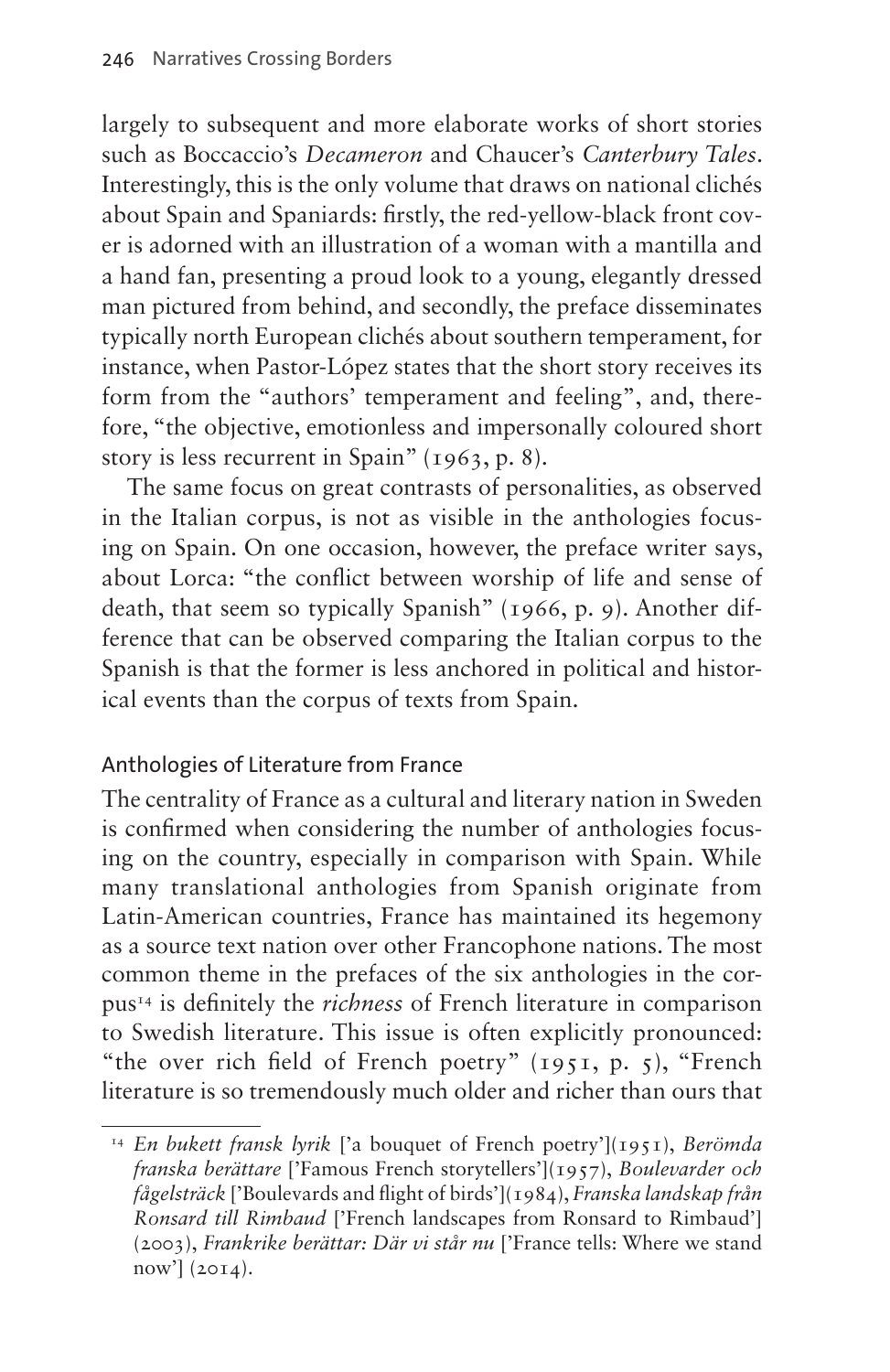an orientation is hardly allowed to be made"( $1957$ , p. 7), "the richness and diversity that the French poetry possesses" (2003, p. 12), "the great river of the last decade's poetry in France" (1984, p. 6), "[the anthology] do not claim to cover the flora of Frenchlanguage writers today" (2014, p. 10).

Even though the most common picture of France in the examined volumes is that of an extremely wealthy literary nation, there are two prefaces that also underscore this powerful nation's negative sides. In the anthology entitled *Boulevarder och fågelsträck* ('boulevards and flight of birds'), from 1984, the preface focuses on the dominance of Paris and French writers' scheming for the critics of the capital: "It is a world filled with envy and wheedling. And it is a very small world, that of the Parisian litterateurs, not at all larger than its Swedish counterpart"(1984, p. 9). Similarly, in the most recent collection, *Frankrike berättar: Där vi står nu*  ('France tells: Where we stand now'), from 2014, it is claimed that France's former glory is precariously slanting.

The prefaces of French anthologies are the only ones among the chosen nations that thematize the contrasts in a way similar to that which was observed for their Italian counterparts. Prominent Swedish poet Gunnar Ekelöf is the one who draws the most from the contrasts of France and French people in his preface to the anthology *Berömda franska berättare* ('Famous French storytellers'), dedicating a great part of the text to establish the French "national character" (1957, p. 9). In order to accomplish this task, he describes the nation as both Catholic and free-minded, and, paradoxically, both conservative and modern (1957, pp. 8–10). Ekelöf also states that "it is the country of opposites" (1957, p. 9). Furthermore, in the aforementioned volume from 1984, the title of which already indicates a contrast between the boulevards of Paris and the flight of birds in the countryside, it is stressed in the preface that the anthology aims to embrace "the tension between the big city and the countryside, the myths about both, the contrasts between them, the simultaneousity" (1984, p. 9). Finally, the anthology from 2014 is another example of how the shifting character of France is thematized:

A France, which with its history of colonial great power and revolutionary heritage, its faltering economy and political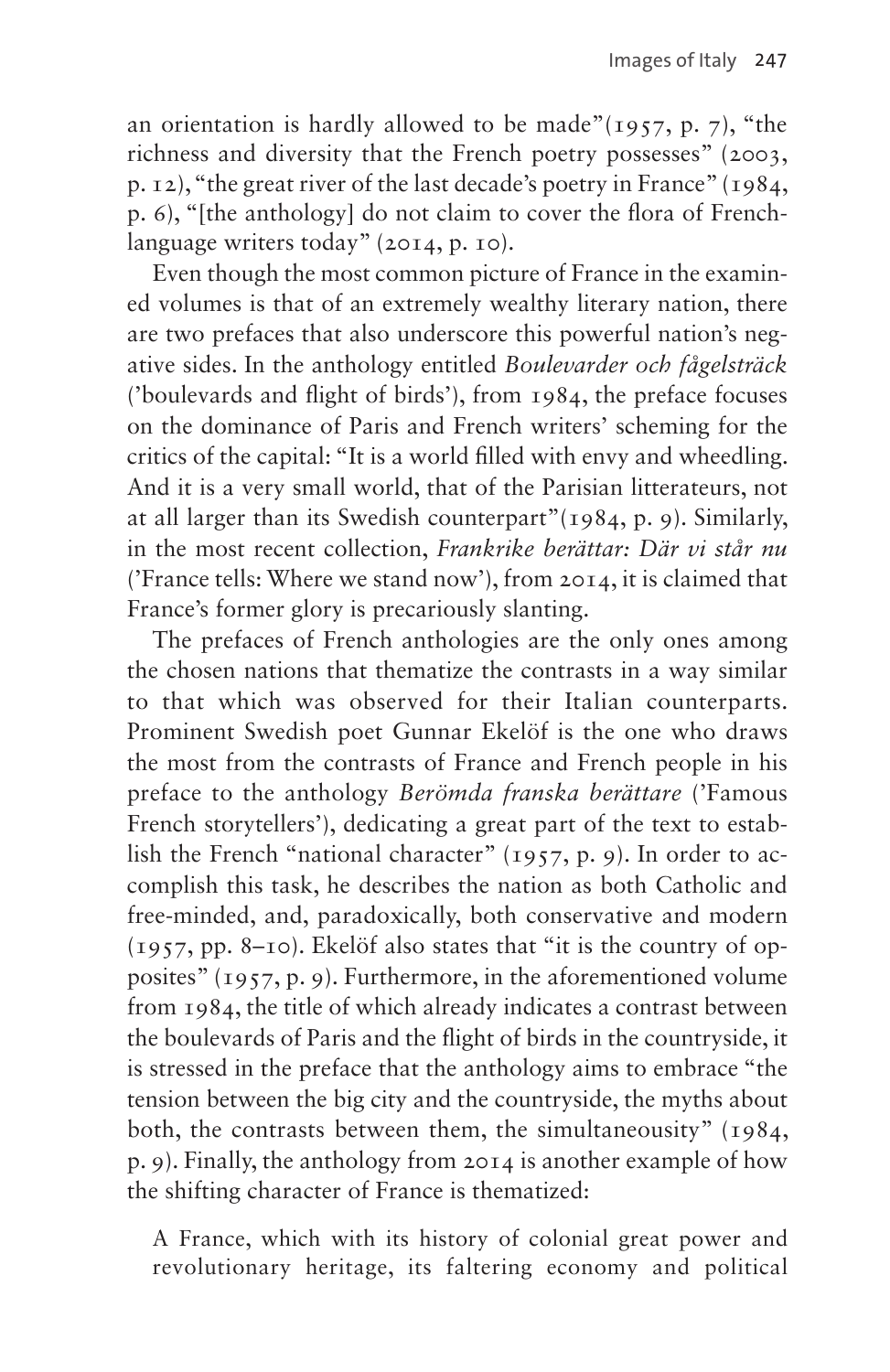stagnation, its countryside under depletion and its cities under expansion, continuously fluctuate and changes colour depending on where you look. And who is doing it. And from where (2014, pp. 9–10).

# **Concluding Remarks**

This survey has shown that literature does not always travel *without* its source context, as Bourdieu once claimed. Except for France, the Swedish translational national anthologies in my corpus include publications that are explicitly and evidently influenced by mediators originating from the source text nation. However, this influence turns out to be much more frequent in the Italian case, due to the recurrent contributions from the Italian Cultural Institute in Stockholm. This indicates the importance of the Italian state and its 83 cultural institutes spanning the globe in promoting and sustaining literary circulation – a phenomenon that definitely merits more scholarly attention than it has received in the past.

When it comes to the imagological analysis of Italian anthologies, the results suggest that elements surrounding the text – the peritext – tend to reinforce national stereotypes. Out of 20 anthologies, only one does not draw at all from already existing cultural representations of Italy and Italians. Actually, all the images listed by Beller emerge to a more or less great extent in my corpus. This indicates that even when the source context is present, national clichés continue to be recycled. The image that preponderates, however, is that Italy is a contradictory nation, fascinating because of its many contrasts. I consider this focus on contrasts – which, interestingly enough, has not subsided with time – as the perpetuation of the antithetic images of Italy listed by Beller. Actually, I suggest that the image of Italy as a nation of contrasts *is a trope in itself*, which recurs even when the author seems aware of the difficulty of categorizing literature in terms of nationality (cf. IB, p. 9).

The same oxymoronic trope was much less common in the anthologies focusing on Poland and Spain, which also concentrated more frequently on issues regarding politics. Instead of dwelling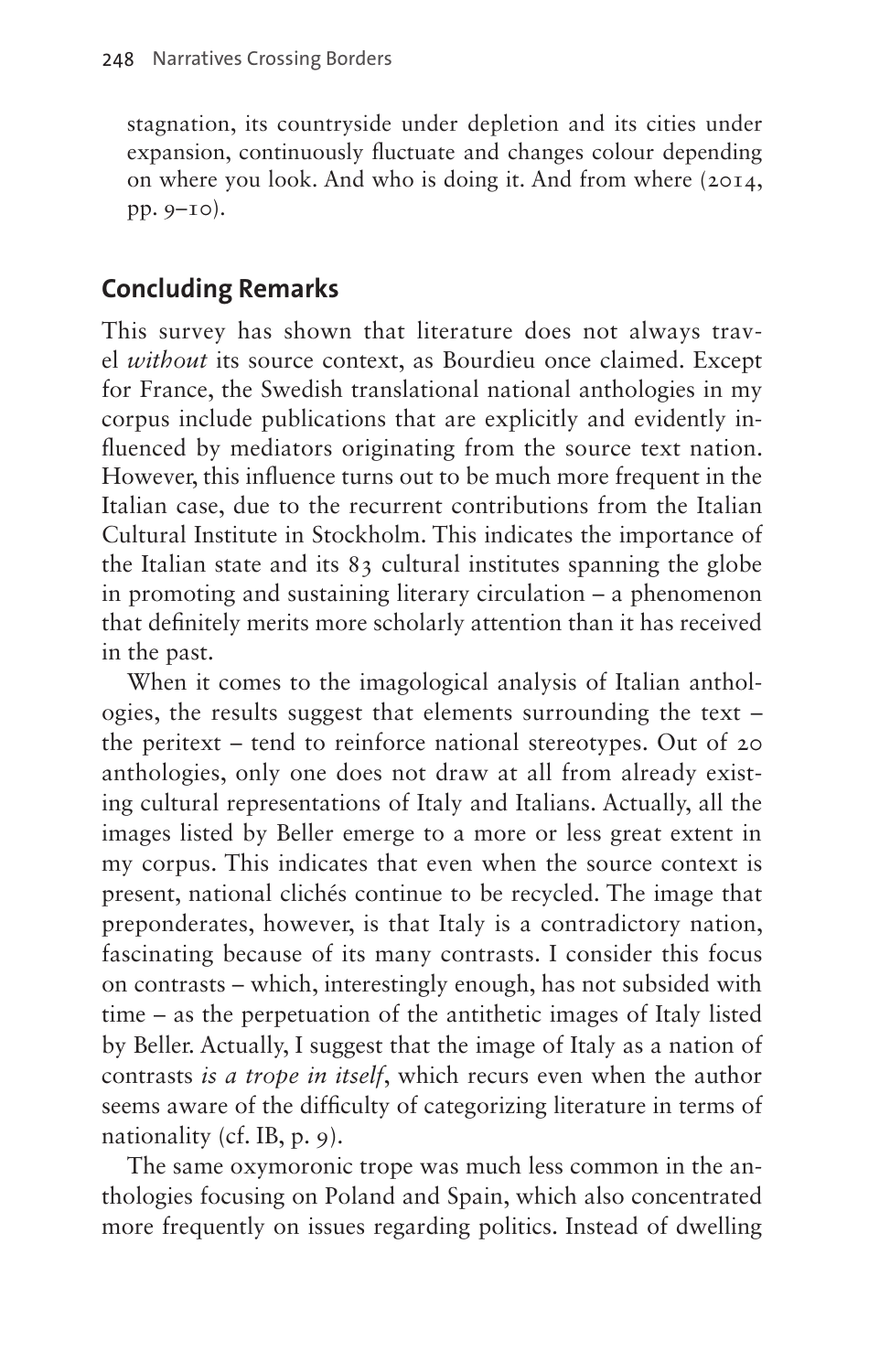on the suffering of Italian people in the last century, the analyzed peritexts chose other perspectives, which might have to do with the great presence of the source culture in the publications. On the other hand, less emphasis on the nation's politics unite Italian and French peritexts, focusing on the richness of these national literatures and sometimes even formulating critical opinions on their literary hegemony. To summarize, Italian literature is presented and treated more similarly to the central language area (French) than it is to the (semi-)peripheral languages Spanish and Polish. The images of Italy and Italians are, however, the most stereotypical, and their focus on contrasting elements perpetuate a tenacious vision of Italy as an anomaly.

#### **References**

- Alvstad, C. (2012). "The Strategic Moves of Paratexts: World Literature through Swedish Eyes." *Translation Studies* 5 (1), pp. 78–94.
- Apter, E. (2013). *Against World Literature. On the Politics of Untranslatability*. London, New York: Verso.
- Batchelor, K. (2018). *Translation and Paratexts*. London & New York: Routledge.
- Beller, M. & Leerssen, J. (eds.). (2007). *Imagology. The Cultural Construction and Literary Representation of National Characters. A Critical Survey*. Amsterdam, New York: Rodopi.
- Beller, M. (2007). "Italians", in Beller, M. & Leerssen, J. (eds.) *Imagology. The Cultural Construction and Literary Representation of National Characters. A Critical Survey*. Amsterdam, New York: Rodopi, pp. 194–200.
- Bourdieu, P. (2002). "Les conditions sociales de la circulation internationale des idées," *Actes de la recherché en sciences sociales*, vol 145, décembre 2002, pp. 3–8.
- Brems, E., Réthelyi, O., van Kalmthout T. (eds.) (2017). *Doing Double Dutch. The International Circulation of Literature from the Low Countries* (pp. 67–91). Leuven: Leuven University Press.
- Casanova, P. (2004). *The World Republic of Letters*. Cambridge, Massachusetts: Harvard University Press.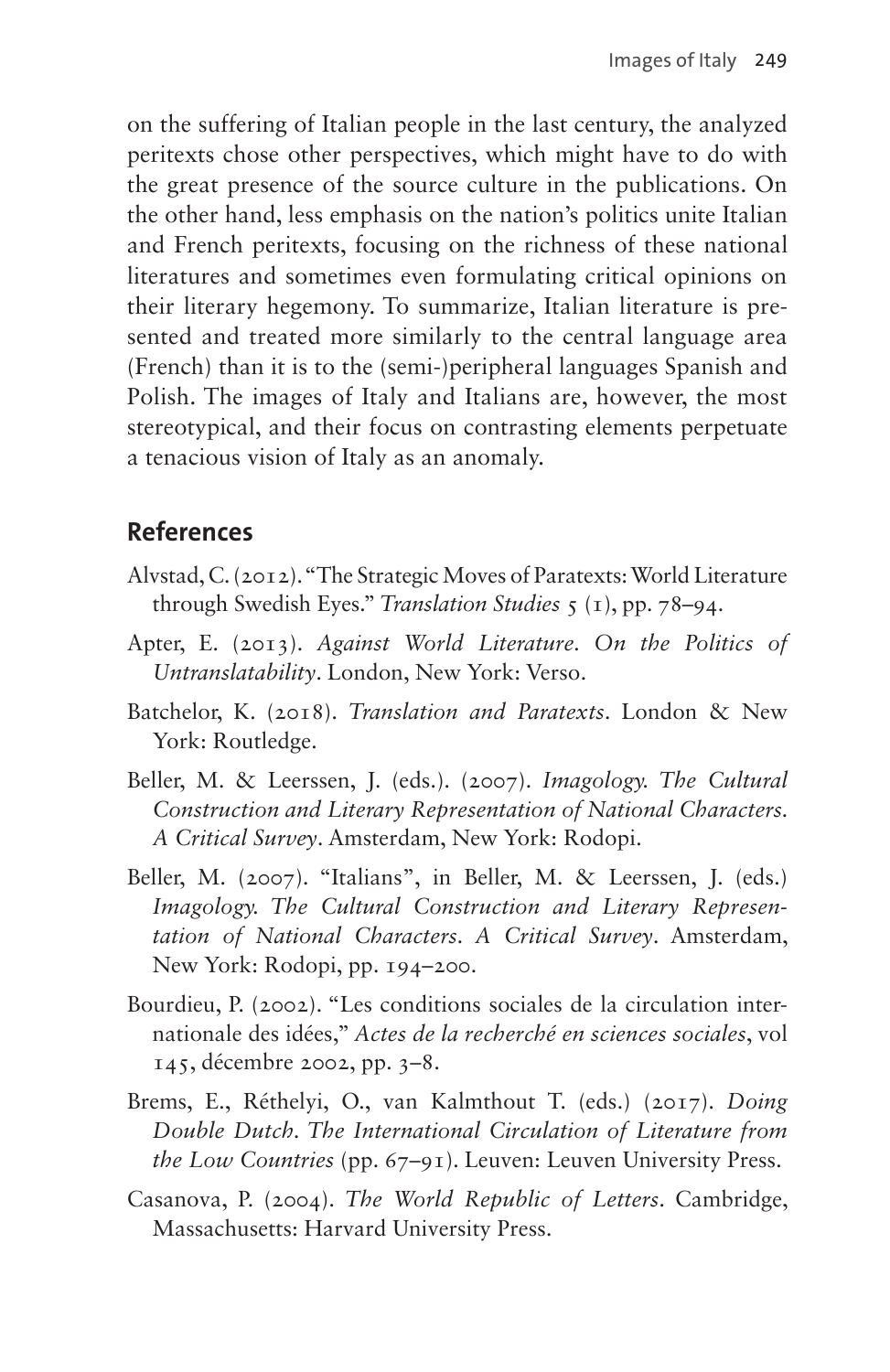- van Doorslaer, L., Flynn, P. and Leerssen, J. (eds.) (2015). *Interconnecting Translation Studies and Imagology*. Amsterdam/ Philadelphia: John Benjamins.
- Elefante, C. (2012). *Traduzione e paratesto*. Bologna: Bononia University Press.
- Essmann, H. (1998). "Weltliteratur Between Two Covers: Forms and Functions of German Translation Anthologies," in Mueller-Vollmer, K. and Irmscher, M. (eds.) *Translating Literatures, Translating Cultures. New Vistas and Approaches in Literary Studies*. Berlin: Erich Schmidt Verlag, pp. 149–163.
- Genette, G. (1997). *Paratexts: Thresholds of interpretation*. Cambridge: Cambridge University Press.
- Gerrits, A. & Leerssen, J. (2007). Poles, in Beller, M. and Leerssen, J. (eds.) *Imagology. The Cultural Construction and Literary Representation of National Characters. A Critical Survey*. Amsterdam, New York: Rodopi. pp. 216–219.
- Gil-Bardají, A., Orero, P. and Rovira-Esteva, S. (eds.). (2012). *Translation Peripheries: Paratextual Elements in Translation*. Bern: Peter Lang.
- Heilbron, J. (1999). "Towards a Sociology of Translation. Book Translations as a Cultural World-System," *European Journal of Social Theory* 2/4, pp. 429–444.
- Jansen, H. (2015). "Bel Paese or Spaghetti Noir? The Image of Italy in Contemporary Italian fiction Translated into Danish," in van Doorslaer, L., Flynn, P. and Leerssen, J. (eds.) *Interconnecting Translation Studies and Imagology* (eds.). Amsterdam/Philadelphia: John Benjamins, pp. 163–179.
- Kovala, U. (1996). "Translations, Paratextual Mediation, and Ideological Closure," *Target* 8:1, pp. 119–147.
- Leerssen, J. (2007). "Imagology: History and method," in *Imagology. The Cultural Construction and Literary Representation of National Characters. A Critical Survey*. (Beller, M. & Leerssen, J., eds.). Amsterdam, New York: Rodopi, pp. 17–32.
- Norberg, U. (2012). "Literary Translator's Comments on Their Translations in Prefaces and Afterwords: The Case of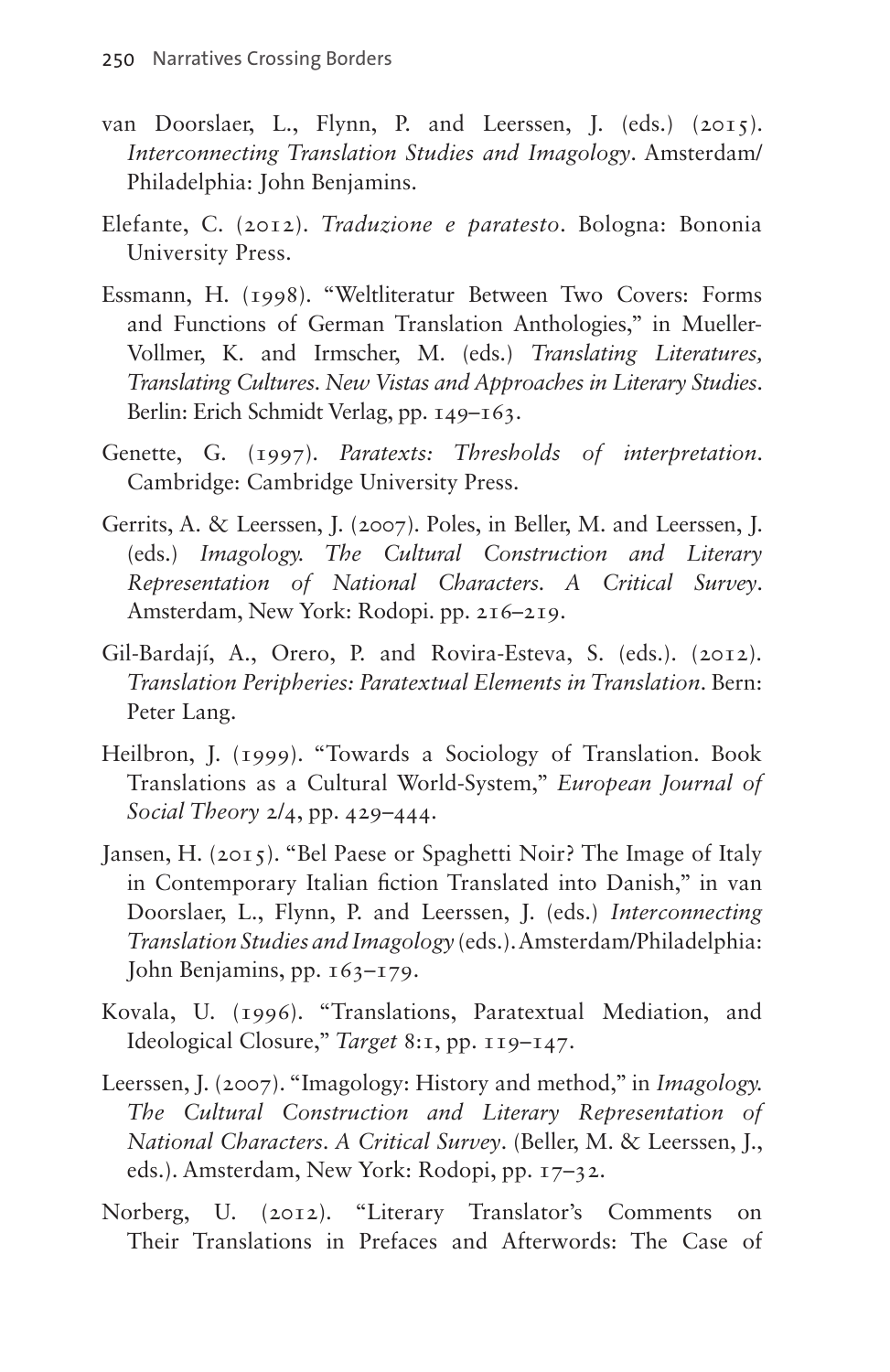Contemporary Sweden," in Gil-Bardají, A., Orero, P. and Rovira-Esteva, S. (eds.) *Translation Peripheries: Paratextual Elements in Translation*. Bern: Peter Lang, pp. 101–116.

- Pageaux, D-H. (1994). *La littérature générale et comparée*. Paris: Colin.
- Pellatt, V. (ed.) (2013). *Text, Extratext, Metatext and Paratext in Translation*. Cambridge: Cambridge Scholars Publishing.
- Sapiro, G. (2008). "Translation and the Field of Publishing. A Commentary on Pierre Bourdieu's 'A Conservative Revolution in Publishing'." *Translation Studies* 1:2, pp. 154–166.
- ——— (2014). "The Sociology of Translation. A New Research Domain," in Bermann, S. and Porter, C. (eds.) *A Companion to Translation Studies*. Chichester: Wiley Blackwell, pp. 82–94.
- Schneider, J. (1998). *Italy's Southern Question. Orientalism in One Country*. London: Bloomsbury Academic.
- Seruya, T. et al. (2013). *Translation in Anthologies and Collections*. Benjamins Translation Library. Amsterdam: John Benjamins.
- Tahir Gürçaglar, Ş. (2002). "What Texts don't Tell. The Uses of Paratexts in Translation Research," in Hermans, T. (ed.) *Crosscultural Transgressions. Research Models in Translation Studies II. Historical and Ideological Issues*. Manchester UK and Northampton MA: St Jerome Publishing, pp. 44–60.

#### **Appendix: anthologies of Italian literature published in Sweden**

See Appendix table on next page.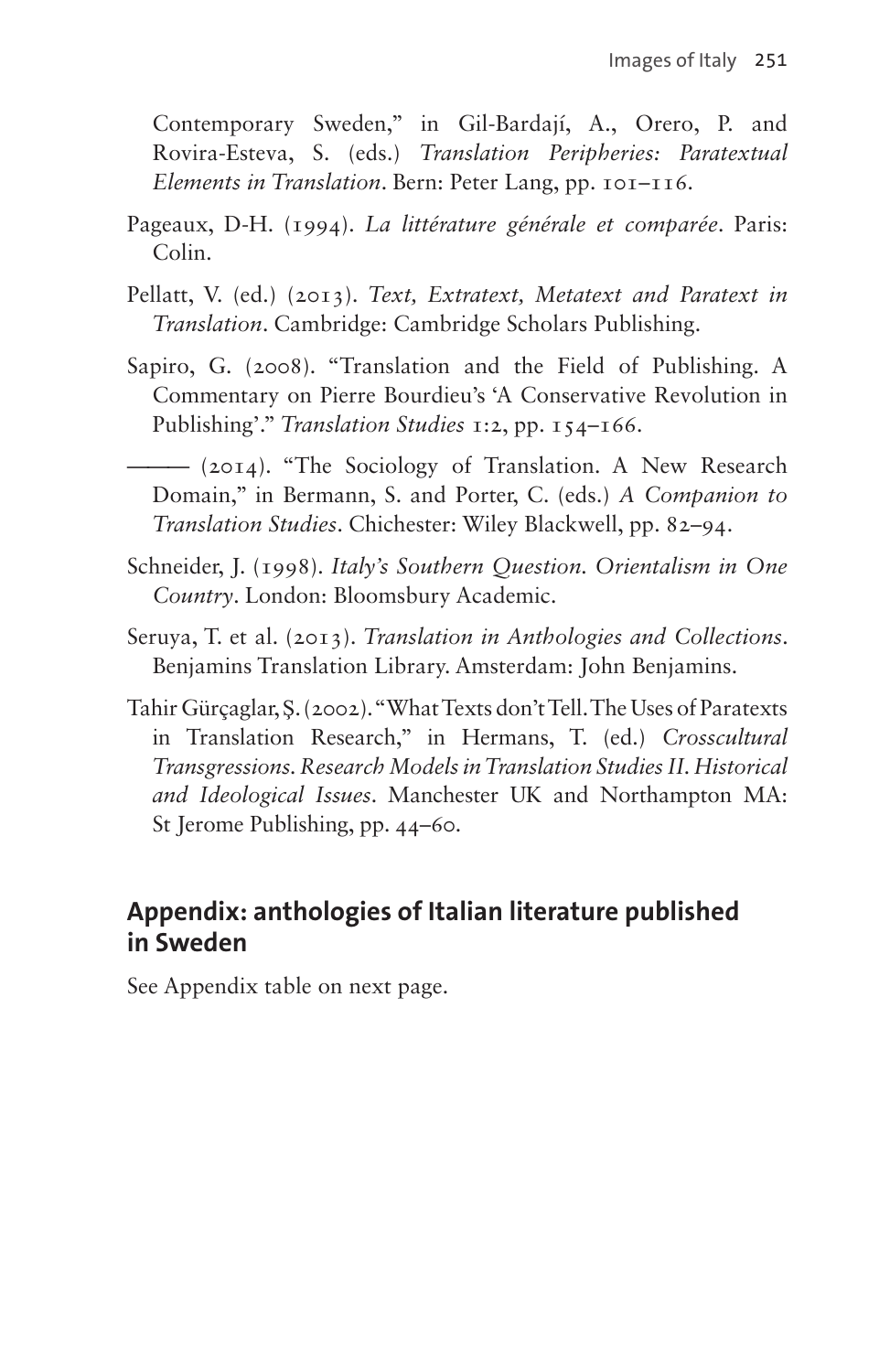| Year | Title (and the abbreviation used in the text) $\vert$ Cover             |                 | flap text      | Cover blurb/   Author(s) of preface and/or   Publisher<br>other texts |                    |
|------|-------------------------------------------------------------------------|-----------------|----------------|-----------------------------------------------------------------------|--------------------|
|      | 1947   Cento anni. Pagine di prosa e<br>poesia moderna (CA)             | no illustration | $\frac{1}{2}$  | Giovanni Battista<br>Arista                                           | Jan förlag         |
| 1952 | Italienska berättare från Boccaccio   illustration<br>till Moravia (IB) |                 | Yes            | Anders Osterling                                                      | <b>Bonniers</b>    |
|      | 1954   En bukett italiensk lyrik (EB)                                   | illustration    | $\overline{z}$ | Anders Osterling                                                      | Natur & Kultur     |
|      | 1961   Italienska noveller (IN)                                         | illustration    | Yes            | Giacomo Oreglia                                                       | Gebers             |
|      | 1961   Italienska renässansnoveller (IRN)                               | illustration    | Yes            | Adamaria Terziani                                                     | Bergendahls        |
|      | 1961   Jorden och döden (JD)                                            | illustration    | Yes            | No preface                                                            | Bo Cavefors Förlag |
|      | 1962   Klassisk italiensk lyrik (KIL)                                   | no illustration | Yes            | Giacomo Oreglia                                                       | Italica            |
|      | 1964   Modern italiensk lyrik (MIL)                                     | no illustration | Yes            | Giancarlo Vigorelli                                                   | Italica            |
|      | 1964   Italiensk lyrik (IL1)                                            | illustration    | Yes            | Paolo Ravacchioli                                                     | FiB:s Lyrikklubb   |
|      | 1965   Italiensk lyrik från nio sekler (ILN)   no illustration          |                 | Yes            | Anders Österling                                                      | Bonniers           |
|      | 1968   Elementära tankar (ET)                                           | no illustration | Yes            | No preface                                                            | Bo Cavefors Förlag |
|      | 1970 Italiensk lyrik (IL2)                                              | no illustration | $\frac{1}{2}$  | No preface                                                            | Bonniers           |
|      | 1974   Pärlmusslan (PM)                                                 | no illustration | Yes            | Sture Axelson                                                         | Zinderman          |
|      | 1995 Trio i ett pastoralt landskap (TP)                                 | photo           | Yes            | Ingamaj Beck                                                          | Symposion          |
|      | 1998   Romersk trio (RT)                                                | photo           | Yes            | Luigi Reina                                                           | Symposion          |